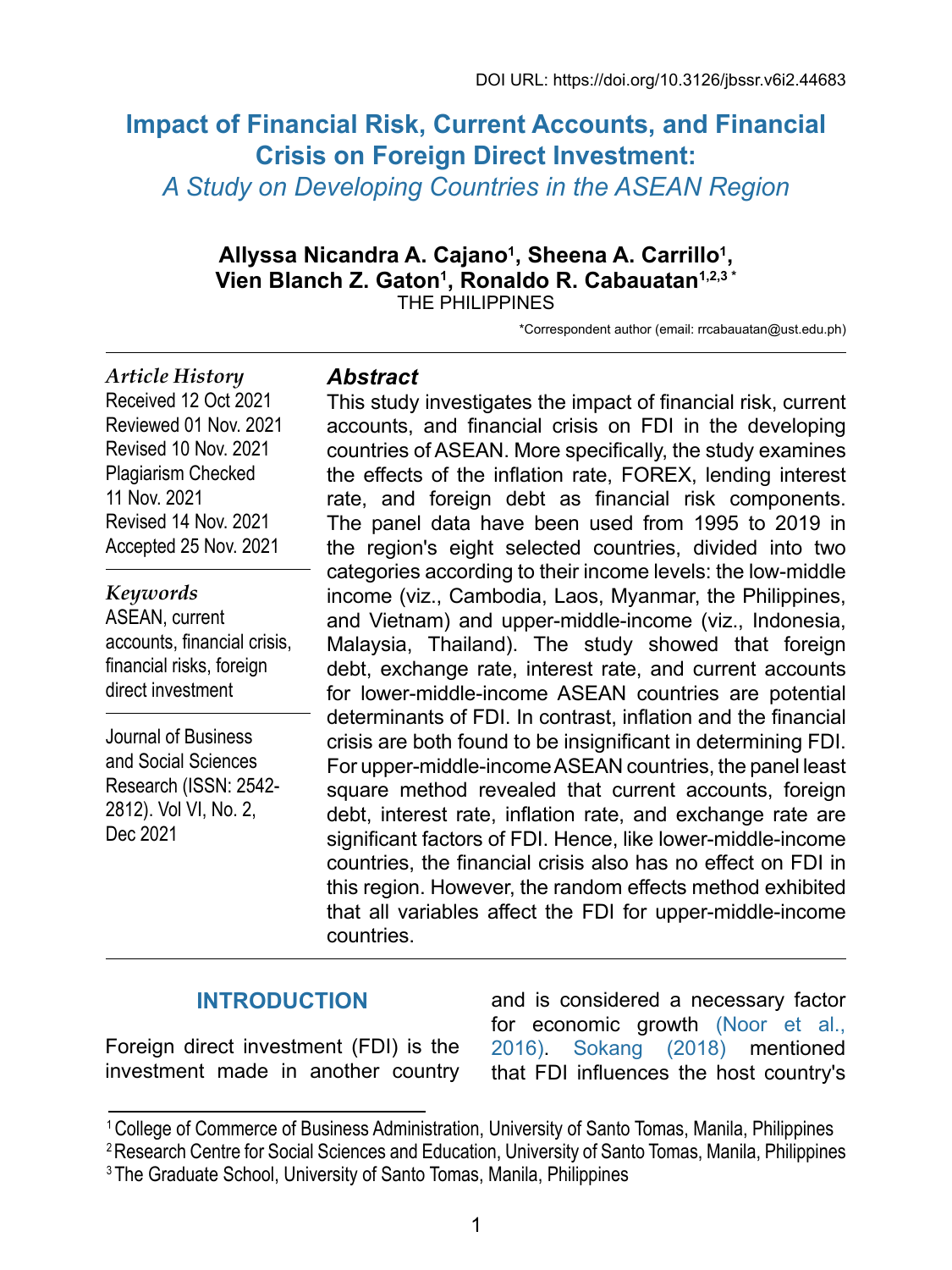economic growth through the transfer of new technologies and practical information, human resources and global markets integration, increased competition, and development and reorganisation of firms. According to the Organisation for Economic Cooperation and Development [\(OECD,](#page-21-1)  [2019\),](#page-21-1) the Southeast Asia (SEA) has been considered one of the most successful emerging regions in exportled development in part through FDI. Additionally, [Thomsen et al. \(2011\)](#page-23-0) argued that FDI played a leading role in promoting sustainable development, and it has been an essential source of capital and technology in the Association of Southeast Asian Nations (ASEAN).

[Susicv \(2017\)](#page-23-1) mentioned that FDI primarily improves the key macroeconomic indicators of a country and has a significant contribution in overcoming the trade gap. Moreover, [Sissani and Belkacem \(2014\)](#page-22-1) stated that widespread globalisation, together with economic and political changes, opened a connectedness of business, production, and technologies across developing countries. Studies have shown that the Asian financial crisis (AFC) and the global financial crisis (GFC) negatively affected FDI inflows. [Diaconu \(2014\)](#page-19-0) found that the AFC from 1997 to 1998 brought about a slowdown in the FDI inflows into ASEAN countries. The affected countries regained a positive trend in their FDI inflows in 2002. However, the GFC from 2008 to 2009 resulted again in the values for FDI inflows to drop sharply. [Thomsen et](#page-23-0)  [al. \(2011\)](#page-23-0) articulated that the subprime crisis that began in mid-2007 in the

United States could be considered the root of the global economic recession.

Historically, SEA has done very well in attracting FDI, which has been strongly felt since the late 1980s, its inflows<br>have developed rapidly (Sjoholm, have developed [2013\).](#page-22-2) However, most economies have also liberalised their international investment restrictions, and in ASEAN, they have started late on adopting this system [\(OECD, 2019\).](#page-21-1) Given that many of the ASEAN countries began the era with a high degree of restrictiveness. they were still the top reformers since 1997. According to [Sjoholm \(2013\)](#page-22-2), the AFC and Dotcom bust crisis that struck the ASEAN region in the late 1990s and early 2000s has commenced FDI inflows to drop. Hence, the region was pushed for liberalisation. According to [Cooray and Vadlamannati \(2014\),](#page-19-1) policy liberalisation is induced through the outward pressure from the increased competition for FDI by peer countries. [Ali et al. \(2014\)](#page-18-0) found that financial risk has a significant impact on FDI. While [Hayakawa et al. \(2012\)](#page-19-2) argued that only the political risk is associated with FDI inflows among political risk and financial risk. Furthermore, it remained unexplored for financial sector risks in FDI, including financial crises, which was considered as less critical [\(Kellard](#page-20-0) [et al., 2018\).](#page-20-0)

This study divided the eight sample countries into two groups according to their income levels: the lowermiddle-income (Cambodia, Laos, Myanmar, Philippines, Vietnam) and upper-middle-income (Indonesia, Malaysia, Thailand) with the primary purpose of investigating the impact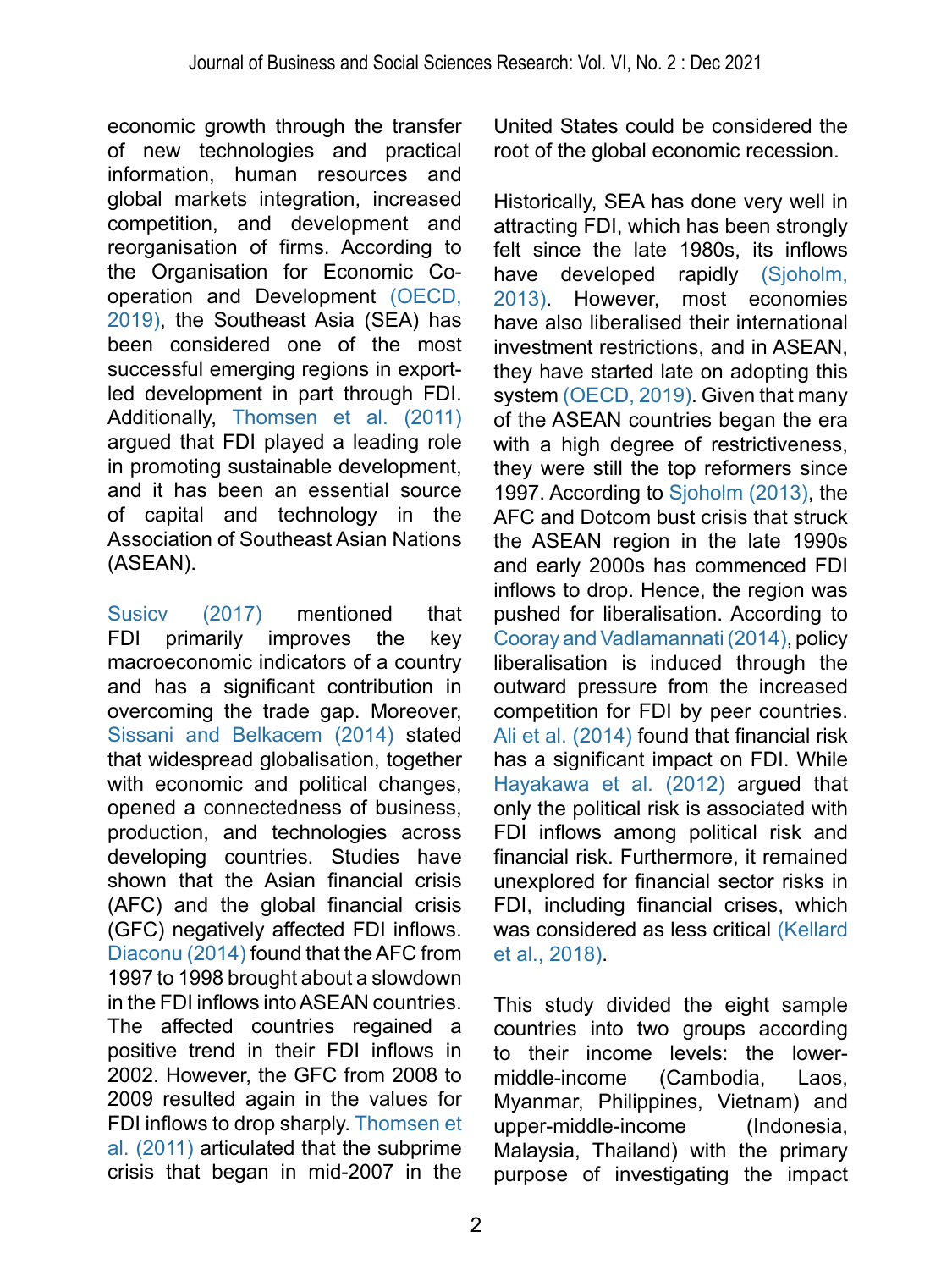of financial risk, current accounts, and financial crisis on FDI in ASEAN. More specifically, the effects of inflation rate, foreign exchange rate (FOREX), lending interest rate, and foreign debt as financial risk components were examined.

## **LITERATURE REVIEW**

The following paragraphs discuss the review of literature concerning the study.

#### *Foreign Direct Investment*

[Susicv \(2018\)](#page-23-1) mentioned that the inflow of foreign capital is a fundamental prerequisite in generating and accelerating the general economic developments, and it increases the business activities in undeveloped and slower economies. [Ahmeti and Kukaj](#page-18-1)  [\(2016\)](#page-18-1) highlighted that FDI contributes to economic development as FDI includes the augmentation of domestic capital and enhances efficiency through the transfer of new technology, marketing, managerial skills, innovation, and best practices. [Noor et al. \(2016\)](#page-21-0)  observed that FDI is an essential factor in the growth of the economies of developing countries. Additionally, Yusuf et al. (2020) explained that FDI is a means to technology and knowledge transfers that results in productive spill-overs such as increasing returns to production, which drives economic growth.

 Furthermore, [Osano and Koine \(2016\)](#page-21-2) established that FDI had created many positive externalities over a long

period of time like transfers of general knowledge, specific technologies in production and distribution, industrial upgrading, work experience for the labor force and establishment of finance-related and trading networks and upgrading of telecommunications services. [Bodman and Le \(2016\)](#page-19-3) and [Aurangzeb and Stengos \(2014\)](#page-19-4) also elaborated the spillover effects from FDI and economic growth, which are knowledge diffusion and higher productivity in the export sector. However, [Mamingi and Martin \(2018\)](#page-21-3) found that the effect of FDI on growth in Eastern Caribbean States is significant but indirect.

## *Foreign Direct Investment in ASEAN*

[Xaypanya and Paweenawat \(2015\)](#page-23-2) examined the different determinants of FDI in ASEAN3 and ASEAN5 and indicated that infrastructure facility and openness level have a significant positive effect, while inflation hurts the FDI inflow in ASEAN3 (Cambodia, Laos, and Vietnam). In addition, some determinants such as FOREX, GDP, and net official development have no impact on FDI. In terms of ASEAN5 (Indonesia, Malaysia, Philippines, Thailand, and Singapore), the only significant factors in this region are the market size and infrastructure facility. [Sasana and Fathoni \(2019\)](#page-22-3) revealed that the positive determinants of FDI in ASEAN were market size, government integrity, and infrastructure quality and negative determinants were wages and exchange rate.

[Hor \(2016\)](#page-20-1) showed that the GDP and FOREX reserve have a significant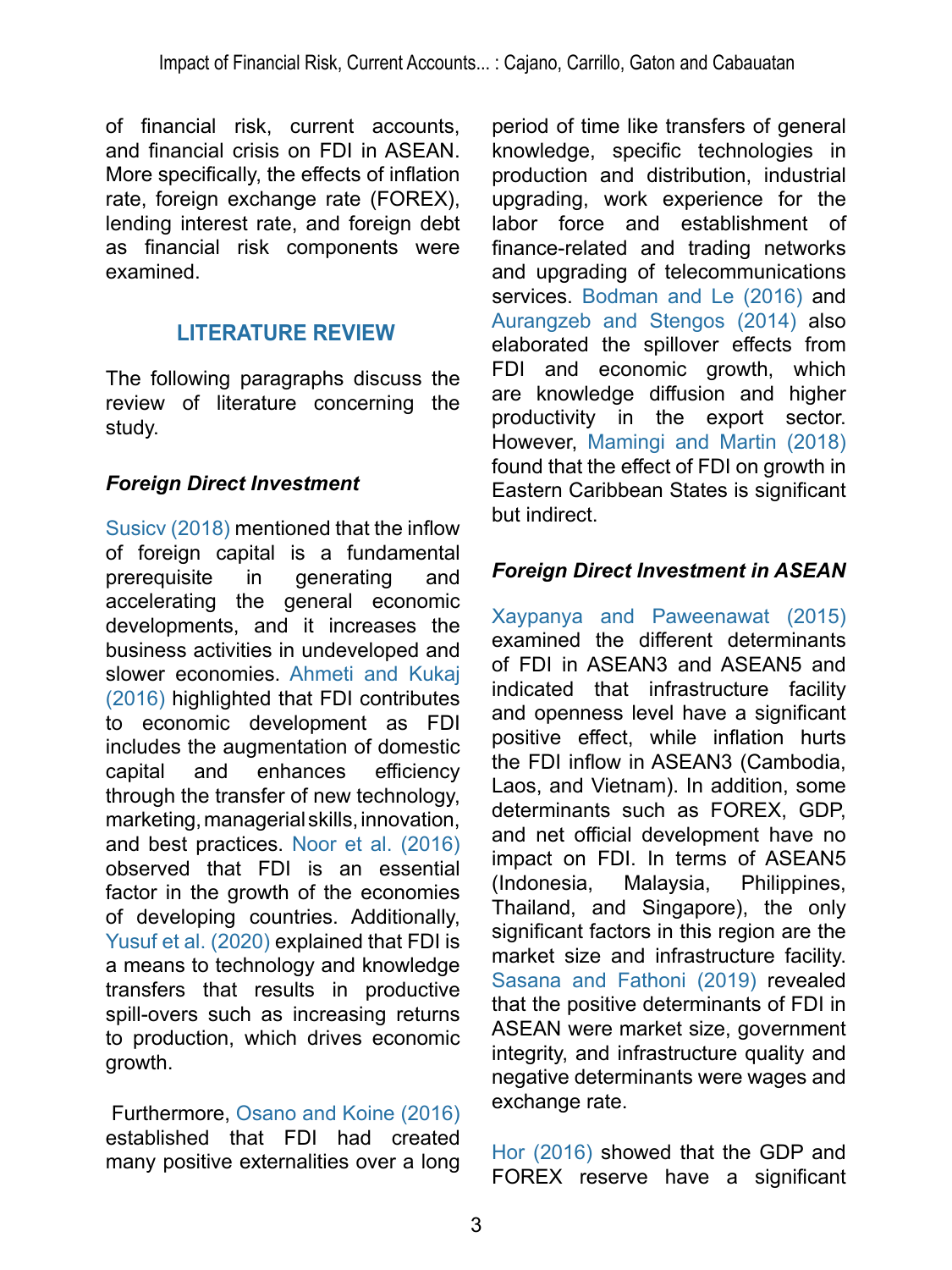positive relationship with FDI for both the long- and short-run in Cambodia. Meanwhile, trade openness is the only variable that negatively affects the FDI for the long-and-short run. Moreover, [Sokang \(2018\)](#page-22-0) revealed the positive impact on economic growth due to sufficient FDI funds invested in Cambodia's economy that enhance its development, resulting in spillovers on improving human skills and technology. In Indonesia, [Darmawan](#page-19-5)  [\(2016\)](#page-19-5) used the extensive dunning and gravity approach to understand FDI determinants. The study analysed that economic growth, transportation and communication, political stability, and FOREX volatility significantly impact Indonesia's FDI.

Moreover, [Mugableh \(2015\)](#page-21-4) showed that the aspects that positively impact FDI inflows are FOREX, GDP, broadest money supply, and trade in Malaysia. [Shahrudin et al. \(2010\)](#page-22-4) stated that financial development and economic growth contribute positively to the inflow of FDI in Malaysia which is similar to [Fazidah \(2013](#page-19-6)) and the only difference is that infrastructure and market size significantly influence FDI, and FOREX is not significantly related. For Lao PDR, [Khamphengvong et al. \(2018\)](#page-20-2) revealed that the primary FDI inflows attractants were the market size, trade openness, inflation rate, labour cost, and FOREX. Additionally, [Liu and Dejhanompom](#page-21-5)  [\(2018\)](#page-21-5) studied the main determinants of inward FDI in Thailand by applying a dynamic panel data model to identify the significant factors. The results showed that the variables with positive and significant FDI effects are bilateral trade agreements, geographical distance,

market size, Thailand's openness, and R&D intensity.

Furthermore, [Kueh and Soo \(2020\)](#page-21-6)  used unit root tests, panel cointegration tests, Fully Modified Ordinary Least Square (FMOLS), and panel Granger causality to examine the macroeconomic determinants of FDI inflows in Cambodia, Laos, Myanmar, and Vietnam. The results showed that market size, real effective exchange rate (REER), and total labour force increased the FDI inflows in developing countries. Hence, the panel cointegration tests demonstrated that market size, inflation rate, REER, trade openness, and total labour force are significant and positively correlated with FDI.

#### *Foreign Direct Investment and Financial Risk*

[Valaskova et al. \(2018\)](#page-23-3) referred to financial risks as the probability that shareholders will lose money if a corporation has debt. Financial risks include credit risk, market risk, investment risk, and operational risk, which were all correlated with any form of financing [\(Kou et al., 2014\)](#page-20-3). [Khrawish and Siam \(2010\)](#page-20-4) and [Balan](#page-19-7)  [\(2019\)](#page-19-7) have used foreign debt, current accounts, and FOREX stability as financial risk components to measure the relationship between FDI and financial risk while [Khrawish \(2014\)](#page-20-5)  and [Sissani and Belkacem \(2014\)](#page-22-1)  added net international liquidity in their financial risk components. Whereas [Bildiosta and Suhadak \(2018\)](#page-19-8) used central government debt, total debt service, gross domestic saving, interest rate, and FOREX.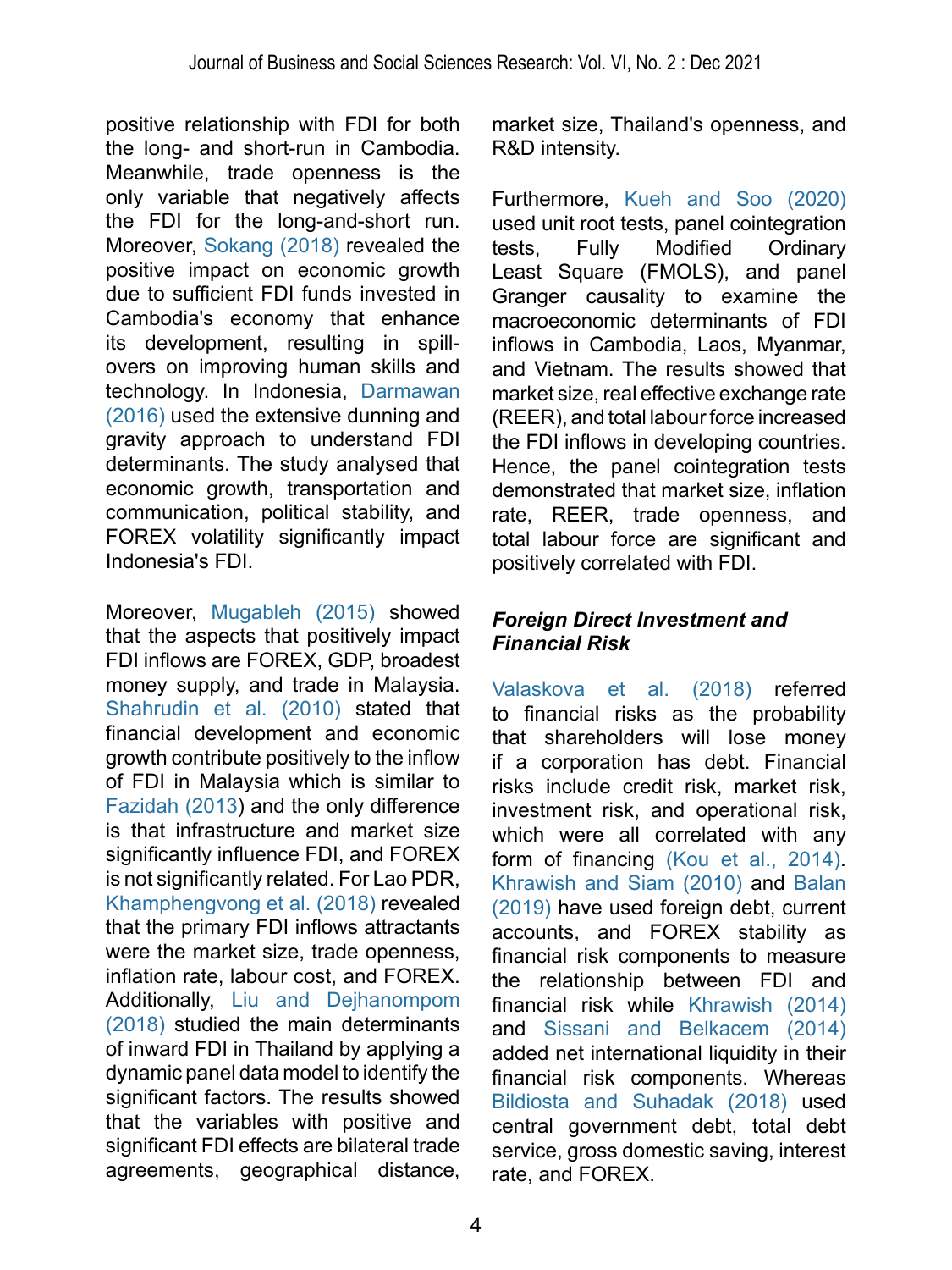FDI is a highly risky investment because its ex-post illiquidity enables host-state governments to renegotiate investment terms without inducing capital flight [\(Kerner & Lawrence, 2014\).](#page-20-6) Individual<br>investors' financial decisions are investors' financial decisions are always considered to be affected by risk, and the individuals' ability to agree to make financial decisions in the face of maximum uncertainty is referred to as financial risk tolerance [\(Prabhakaran & Karthika 2011\).](#page-22-5) Risk is what we associate with losses, and risk assessing is the process in which we identify the potential risk factors of such events (Rodriguez, 2016). According to [Bildiosta and Suhadak](#page-19-8)  [\(2018\)](#page-19-8), economic and financial risks are identified to be premium risks for most countries. As [Kellard et al. \(2018\)](#page-20-0)  stated, financial stability matters for FDI. Favourable investment profile, profits repatriation and payment delays, lower religious tensions, and lower risk points of current account are associated with the FDI [\(Balan, 2019\).](#page-19-7) Moreover, financial, and economic uncertainties in the host country have a significant effect on FDI levels in countries and market entry decisions and business operations [\(Ismail, 2017\).](#page-20-7)

Several studies have analysed the causal relationship between FDI, financial risk, and macroeconomic factors in determining to what extent financial risk influences the FDI of host countries. Findings have been mixed, but the standard assumptions of these studies are that financial risk influences the inflow of FDI. Likewise, [Ali et al.](#page-18-0)  [\(2014\)](#page-18-0) concluded that financial risk has a significant impact on FDI. [Kariuki](#page-20-8)  [\(2015\)](#page-20-8) stated that financial risk and FDI

have a negative relationship. While [Topal \(2016\)](#page-23-4) stated the relationship between risk and investment preferences and found that financial risk has no meaningful effect on FDI inflows. Moreover, [Hayakawa et al.](#page-19-2)  [\(2012\)](#page-19-2) claimed that financial risk is not associated with the FDI of 93 countries (including 60 developing countries). Overall, most of these empirical studies indicated that each country's financial risk dimension had different FDI intake flow results due to differences in risk characteristics.

#### *Foreign Direct Investment and Exchange Rate*

[Mostafa \(2020\)](#page-21-7) defined FOREX as the rate where one currency is exchanged for another, wherein frequently identified as a significant factor of FDI. Conversely, [Hoang \(2012\)](#page-20-9) defined the exchange rate as a representation of price competition, wherein he presumed a positive linkage between FDI inflows and FOREX. [Boateng et](#page-19-9)  [al. \(2015\)](#page-19-9) found that FOREX has a positive and significant impact on FDI inflows through using cointegrating regressions with Fully Modified OLS (FMOLS) and vector autoregressive and error correction model (VAR/ VECM) on their quarterly data. [Bano et](#page-19-10)  [al. \(2019\)](#page-19-10) and [Muhammad et al. \(2014\)](#page-21-8) stated a significant positive relationship of FOREX on FDI. [Huong et al. \(2020\)](#page-20-10) exhibited a positive causal correlation between FDI and its REER in Vietnam. In Bangladesh, FOREX has a significant positive association with FDI both in the long and short run [\(Mostafa, 2020\)](#page-21-7). [Vidhya and Ahamed \(2019\)](#page-23-5) indicated that the Chinese FOREX and FDI have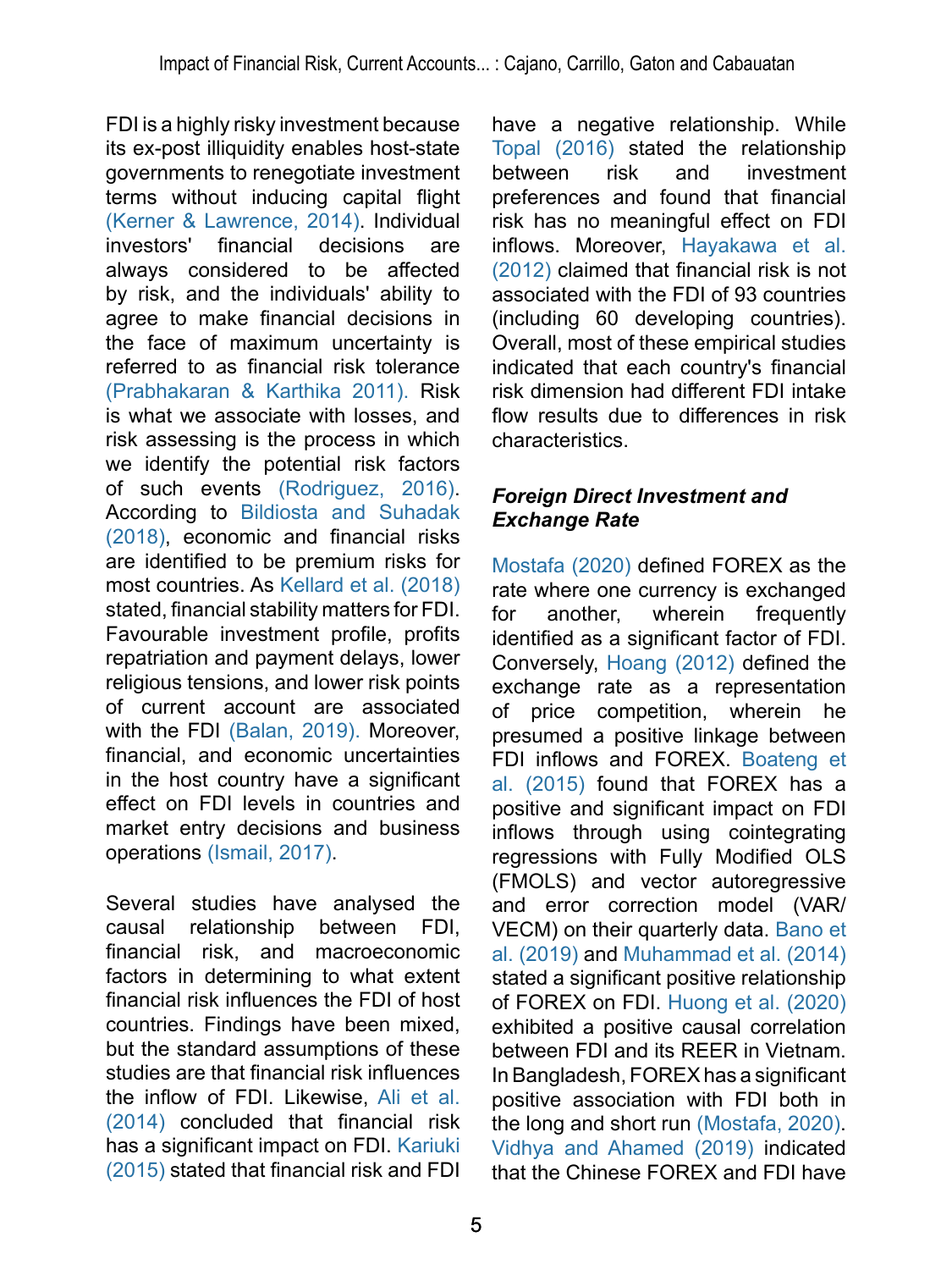a strong positive connection. [Alba et](#page-18-2)  [al. \(2010\)](#page-18-2) stated that the FOREX has a significant positive impact on the average rate of FDI inflows under a favourable FDI environment. [Musyoka](#page-21-9)  [\(2018\)](#page-21-9) emphasised that FOREX and FDI inflows have a significant negative relationship. [Lee and Brahmasrene](#page-21-10)  [\(2020\)](#page-21-10) stated that in the long run, the changes in FOREX hurt the FDI, while in the short run, there is no evidence that it affects the FDI inflows.

#### *Foreign Direct Investment and Inflation Rate*

According to [Mostafa \(2020\)](#page-21-7), inflation rate and FDI inflows have an inverse relationship. [Agudze and Ibhagui \(2021\)](#page-18-3)  found that developing economies have a five times higher inflation threshold than the industrialised economies. They showed that inflation decreases the FDI inflows in developing and industrialised economies in certain conditions. [Boateng et al. \(2015\)](#page-19-9) examined indicated that inflation rate significantly hurts FDI inflows. [Asiamah et al. \(2019\)](#page-18-4) revealed that the inflation rate has a statistically significant negative effect on FDI in the long-run and short-run as confirmed by [Sujit et al. \(2020\).](#page-22-6)

Meanwhile, [Bano et al. \(2018\)](#page-19-10) and [Al-](#page-18-5)[Eitan \(2012\)](#page-18-5) indicated that the inflation rate positively correlates with FDI. While [Alshamsi et al. \(2015\)](#page-18-6) found that inflation had no significant effect on FDI in the emerging markets. [Tsaurai \(2018\)](#page-23-6)  used both fixed effects and pooled OLS to determine the impact of the inflation rate on FDI. The result implied that there is an insignificant negative relationship between the two variables. Moreover,

inflation is insignificant with FDI because it does not exceed a certain threshold [\(Alshamsi et al., 2015\)](#page-18-6).

#### *Foreign Direct Investment and Interest Rate*

[Hoang \(2012\)](#page-20-9) stated that countries with low-interest rates may encourage investors to finance their investment activities. [Musyoka and Ocharo](#page-21-9)  [\(2018\)](#page-21-9) and [Boateng et al. \(2015\)](#page-19-9)  stated that interest rates produced significantly negative results with FDI inflows. [Mukhopadhyay and Das](#page-21-11)  [\(2019\)](#page-21-11) examined the impact of major political risk factors on FDI inflows of 15 emerging countries and found that only real interest rate is significant and negatively affects the FDI inflows. [Asiamah et al. \(2019\)](#page-18-4) discovered a significant inverse relationship of interest rate with FDI inflows. In the 10 member countries of ASEAN, the interest rate is also one of the factors affecting the FDI inflows [\(Ramdan et al., 2020](#page-22-7); [Bildiosta](#page-19-8)  [& Suhadak, 2018\)](#page-19-8). [Al-Eitan \(2012\)](#page-18-5)  suggested that FDIs are influenced by interest rate and other financial, political, and economic risks. While [Sasana and](#page-22-3)  [Fathoni \(2019\)](#page-22-3) indicated that interest rate did not affect the FDI inflow in some ASEAN countries, including Cambodia, Indonesia, Malaysia, Philippines, Thailand, and Vietnam.

#### *Foreign Direct Investment and Foreign Debt*

[Ali et al. \(2014\)](#page-18-0) stated that financial risk in terms of high foreign debt could be a significant barrier in attracting FDI to a country. [Ejigayehu \(2013\)](#page-19-11)  explained that one of the ways on how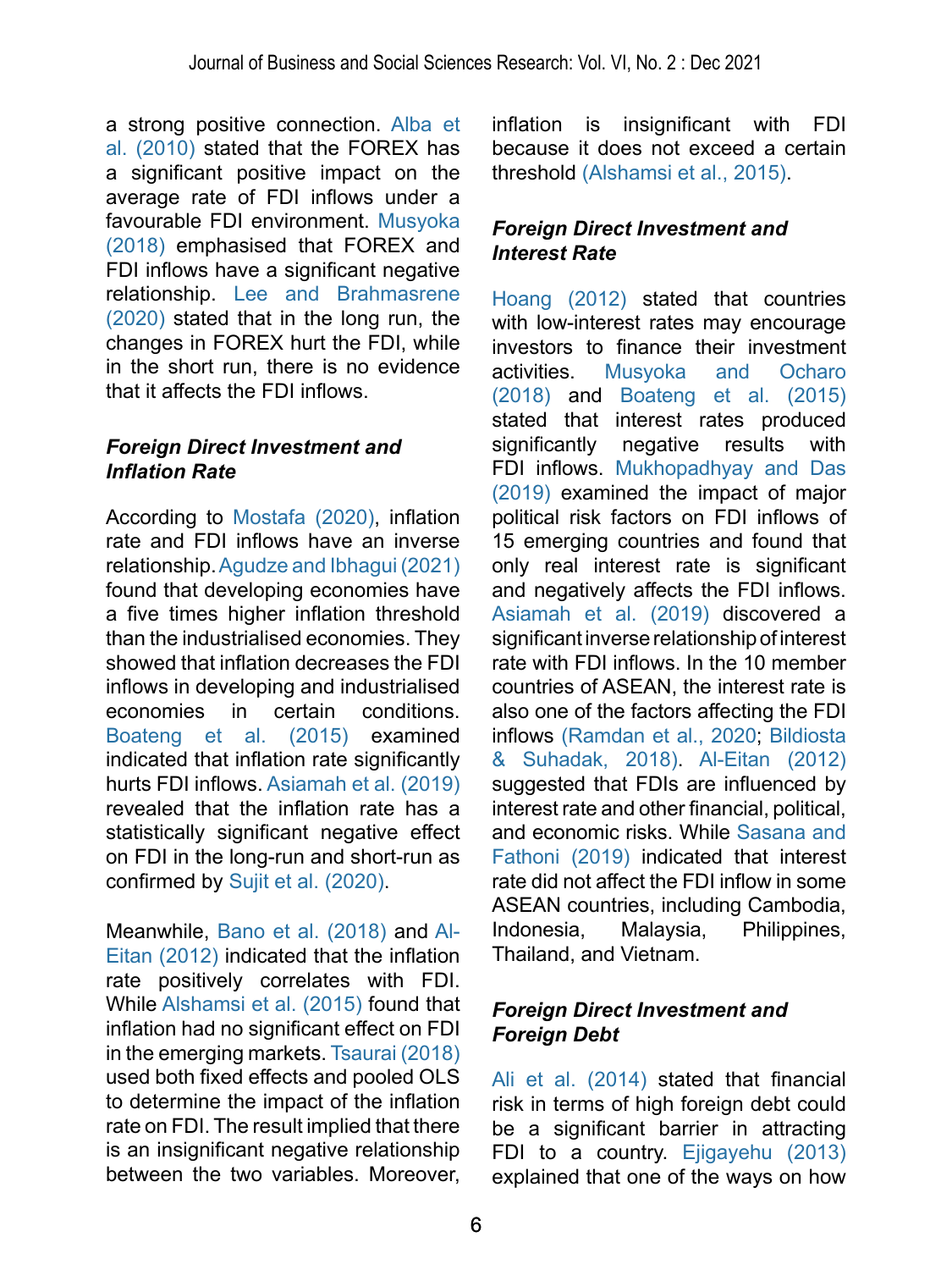external debt may affect the economic growth is through the debt overhang effect wherein accumulated debt discourages investment, mainly the private investments because private investors anticipate an increase in tax by the government in order to pay the accumulated debt. Additionally, [Ncanywa and Masoga \(2018\)](#page-21-12) claimed that foreign debt is used to fund public investment to stimulate economic growth.

According to [Ali et al. \(2014\),](#page-18-0) foreign debt is considered as a support to the development process and enhances conducive environment and infrastructures to attract foreign investors when foreign debt is in the form of additional resources, financial, technical, and managerial requirements. However, results signified that efficient use of foreign debt could attract more FDI in the country. At the same time, empirical findings found that the variable foreign debt service has a significant negative impact on the FDI. [Ostadi and Ashja \(2014\)](#page-22-8) showed that external debt has a significant negative effect on FDI and increased in foreign debt destroved foreign investors' vision because it created negative expectations of the future economy of a country with high foreign debt [\(Tanna et](#page-23-7)  [al., 2018\)](#page-23-7). This shows that increasing financial development can mitigate the negative influence of high foreign debt on FDI growth. [Sissani and Belkacem](#page-22-1)  [\(2014\)](#page-22-1) determined which component matters most for the attractiveness of FDI inflows and concluded that financial risk factors, including foreign debt, may significantly influence the FDI. While [Khrawish and Siam \(2010\)](#page-20-4) revealed

a significant and positive relationship between FDI and economic and foreign debt. [Balan \(2019\)](#page-19-7) examined empirical links between political risk, financial risk, and FDI in MENA countries from 1984 up to 2014. However, empirical findings showed that only variables of investment profile, religious tensions, and current account balance are the potential determinants of FDI inflows, excluding foreign debt, which was insignificant in the study.

#### *Foreign Direct Investment and Current Account*

[Balan \(2019\)](#page-19-7) stated that current account balances are the potential determinants of FDI inflows. [Jankovic and Yatrakis](#page-20-11)  [\(2011\)](#page-20-11) and [Khrawish and Saim \(2010\)](#page-20-4) examined the economic and financial risk at the macro level on FDI and results indicated that current account balance has a significant positive impact on FDI. However, the current account is said to have a significant but negative effect on FDI [\(Ali et al., 2014\).](#page-18-0) [Kaur et al.](#page-20-12)  [\(2012\)](#page-20-12) showed a bidirectional causality between FDI and current accounts.

Additionally, [Saidi et al. \(2013\)](#page-22-9)  concluded that the current account deficit has a significant negative effect on FDI inflows of developing and developed countries. They observed that the deficit in current accounts is generally covered by imposing high taxes on domestic and foreign companies, which increases the cost of investment. Behera and Yadav (2019) mentioned that the deficit in current accounts is something that reflects an increase in net financial claims of foreigners. Contrary to that, [Das \(2016\)](#page-19-12)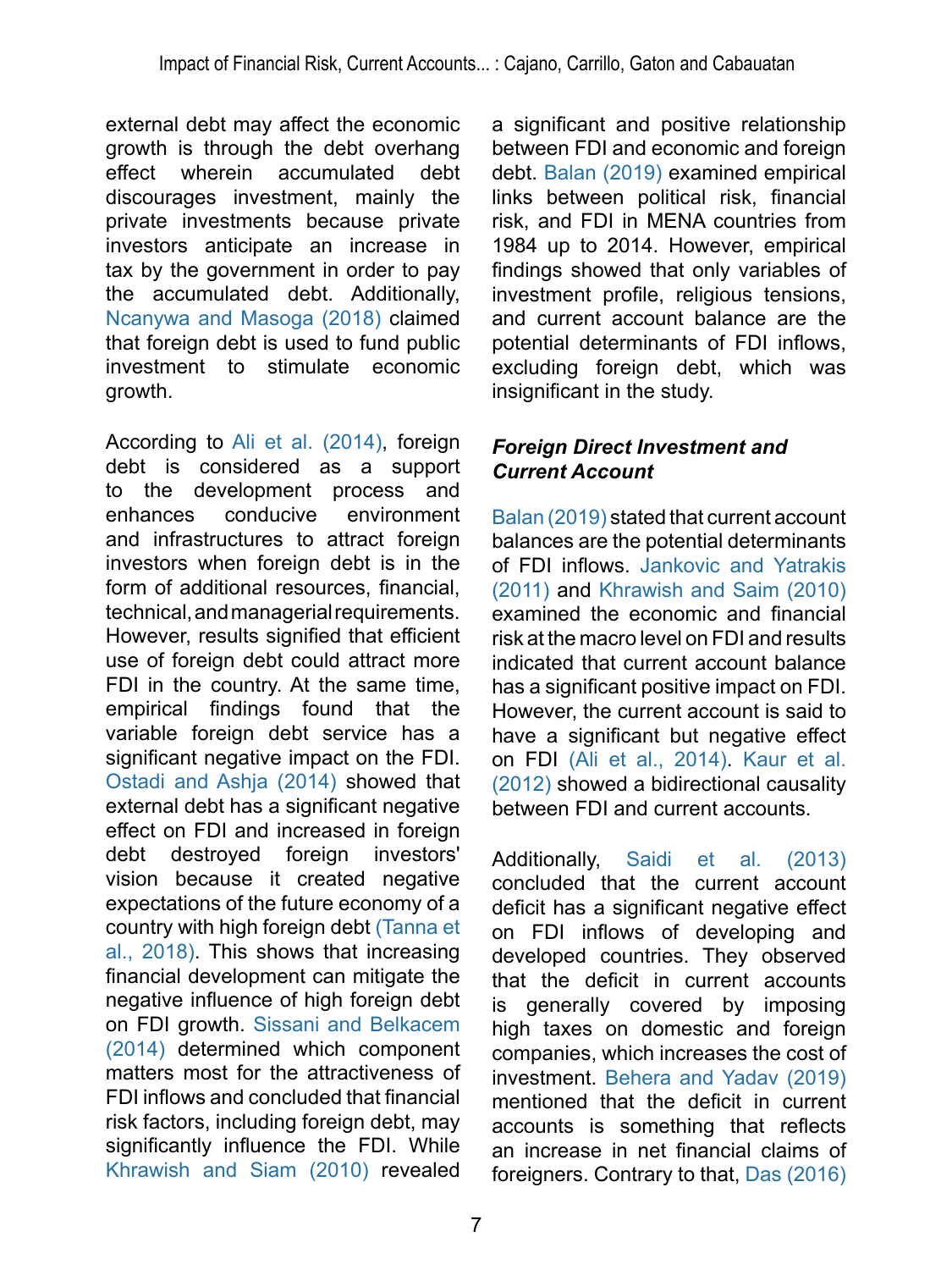stated that the degree of openness to international trade reflects the tariff regime and other policy choices, which leads to a surplus in current accounts. Moreover, less restriction and more exposure to international trade tend to be relatively more attractive to foreign capital. Comparably, [Saidi et al. \(2013\)](#page-22-9) asserted that trade openness has a significant positive impact on FDI inflows. Additionally, in MENA countries, lower risk points of current accounts are associated with higher volumes of FDI [\(Balan, 2019\).](#page-19-7)

#### *Foreign Direct Investment and Financial Crisis*

Ucal et al. (2010) revealed that the financial crisis had a powerful influence on FDI and pointed out that before the financial crisis, there was an upturn in FDI inflows of the country. Furthermore, [Stoddard and Noy \(2015\)](#page-22-10) confirmed that financial crises have a robust negative effect on inward FDI and that crises could also influence the decrease in the horizontal and vertical FDI value. The same conclusion was found to be true in Central and Eastern European Countries, wherein the GFC has amplified adverse effects within the countries (Dornean et al., 2012). Similarly, [Lee and Brahmasrene \(2020\)](#page-21-10)  claimed that a structural break occurred during GFC, leading to a shock of FDI inflows. [Moon et al. \(2010\)](#page-21-13) identified that countries with higher FDI levels prior to the crisis experienced milder recession and a more gradual recovery. Moreover, the stabilising effect is found to be more robust for FDI-stock than for FDI-flow. Likewise, the GFC has also caused an adverse impact on its

FDI inflows [\(Bano, Zhao et al., 2019\)](#page-19-10). However, in a different circumstance, [Kristjánsdóttir and Óskarsdóttir \(2021\)](#page-20-13)  argued that, after the crisis, the country even became more attractive to FDI from investors in non-EU countries.

[Ahmeti and Kukaj \(2016\)](#page-18-1) highlighted that FDI contributes by transferring new technology, marketing, and managerial skills, innovations, and best practices. However, the benefits, costs, and impacts of FDI can only be determined by the specific conditions of the countries involved in investing. However, [Xaypanya and Paweenawat](#page-23-2)  [\(2015\)](#page-23-2) stated that the determinants of FDI could also vary in different zones in ASEAN regions due to the various economic development stages experienced by the countries.

Financial risks were found to have a significant effect on the FDI (Bildiosta [& Suhadak, 2018;](#page-19-8) [Kellard et al., 2018;](#page-20-0) [Ismail, 2017;](#page-20-7) [Ali et al., 2014\).](#page-18-0) Under financial risk, FOREX, inflation rate, interest rate, and foreign debt were investigated. Findings showed that FDI has a significant negative relationship with the inflation rate, interest rate, and foreign debt, while FOREX has a positive relationship with the dependent variable. [Kaur et al. \(2012\)](#page-20-12) found that by using the granger causality test, there is a bidirectional causality between FDI and current accounts. Correspondingly, [Balan \(2019\)](#page-19-7) claimed that current account balances are the potential determinants of FDI inflows, and lower risk points of current accounts are associated with higher volumes of FDI. Lastly, the financial crisis has an inverse relationship with FDI.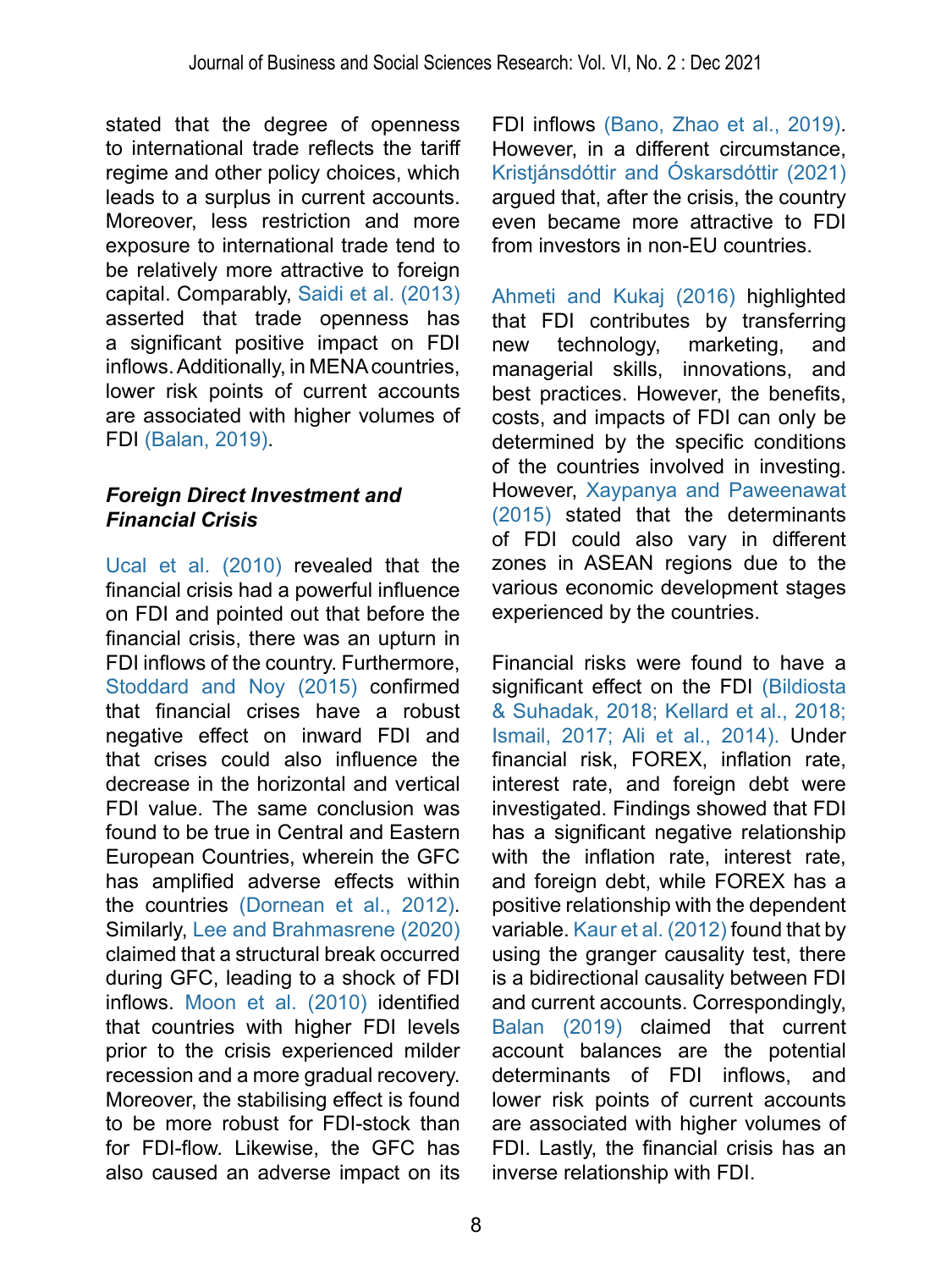# **RESEARCH METHODS**

In this study, panel data were used to examine the relationship between financial risk and FDI in ASEAN from the periods 1995 - 2019. [Krifa-](#page-20-14)[Schneider and Matei \(2010\)](#page-20-14) based their study on the Fixed effect (FE) model and dynamic panel data model for understanding the relationship between political risk, business climate, and FDI empirically of 33 developing countries and transition.

This is a cross-country study that utilised eight ASEAN developing countries consisting of Cambodia, Indonesia, Laos, Malaysia, Myanmar, Philippines, Thailand, and Vietnam. The United Nations emphasised that low-income economies and middleincome economies are referred to as developing economies based on World Bank's analytical classifications of GNI per capita during 2019. Accordingly, Cambodia, Laos, Myanmar, Philippines, and Vietnam were classified as lowermiddle-income countries. On the other hand, Indonesia, Malaysia, and Thailand were under the upper-middleincome category. Timor-Leste was also considered a developing country in the region under the lower-middle-income category; however, it is not included in the study due to insufficient data.

In analysing the impact of financial risk, current accounts, and financial crisis on FDI of the developing countries in ASEAN, the equation in the study was derived from related studies [\(Saidi et](#page-22-9)  [al., 2013;](#page-22-9) Yusuf et al., 2020; [Xaypanya](#page-23-2)  [& Paweenawat, 2015;](#page-23-2) [Tsaurai, 2018\)](#page-23-6)  which led in estimating the following

equation:

FDI inflows = 
$$
β_0 + β_1
$$
Inflation  
Rate<sub>it</sub> +  $β_2$ Interest  
Rate<sub>it</sub>+ $β_3$ FOREX<sub>it</sub>+ $β_4$  Foreign  
Debt<sub>it</sub>+ $β_5$ Current Accounts<sub>it</sub>  
+ $β_6$ Financial Crisis<sub>it</sub>+e<sub>it</sub> (1)

Most of the data were obtained from the World Bank Time Series Data. However, due to incomplete reports in some periods, some data were also collected from the annual reports from the official government website of each country and other statistics websites such as Statista, IMF, and CEIC.

## *Unit Root Test*

Most economic time series data have unit roots which show that their means and variances are not time-invariant. If this is the case, a univariate series is said to be non-stationarity and cannot be used for regression with other nonstationary univariate series because of the risk that their results may be spurious. The only exception to this rule is when the time series data of all variables have identical unit roots. The widely used unit root test is the socalled Augmented Dickey-Fuller (ADF) test:

$$
\Delta x = \alpha_o + \alpha_i t + \beta x_{t-i} + \Sigma \varphi \Delta x_{t-i} + \varepsilon_t \tag{2}
$$

where the first difference of the series, Δx<sub>t</sub>, is regressed against lagged of its original level series, time, and lagged values of itself. If the estimated value of β is more negative than MacKinnon critical values, the series is said to be stationary. Otherwise, it is nonstationary and therefore has a unit root. The augmented portion of the test is to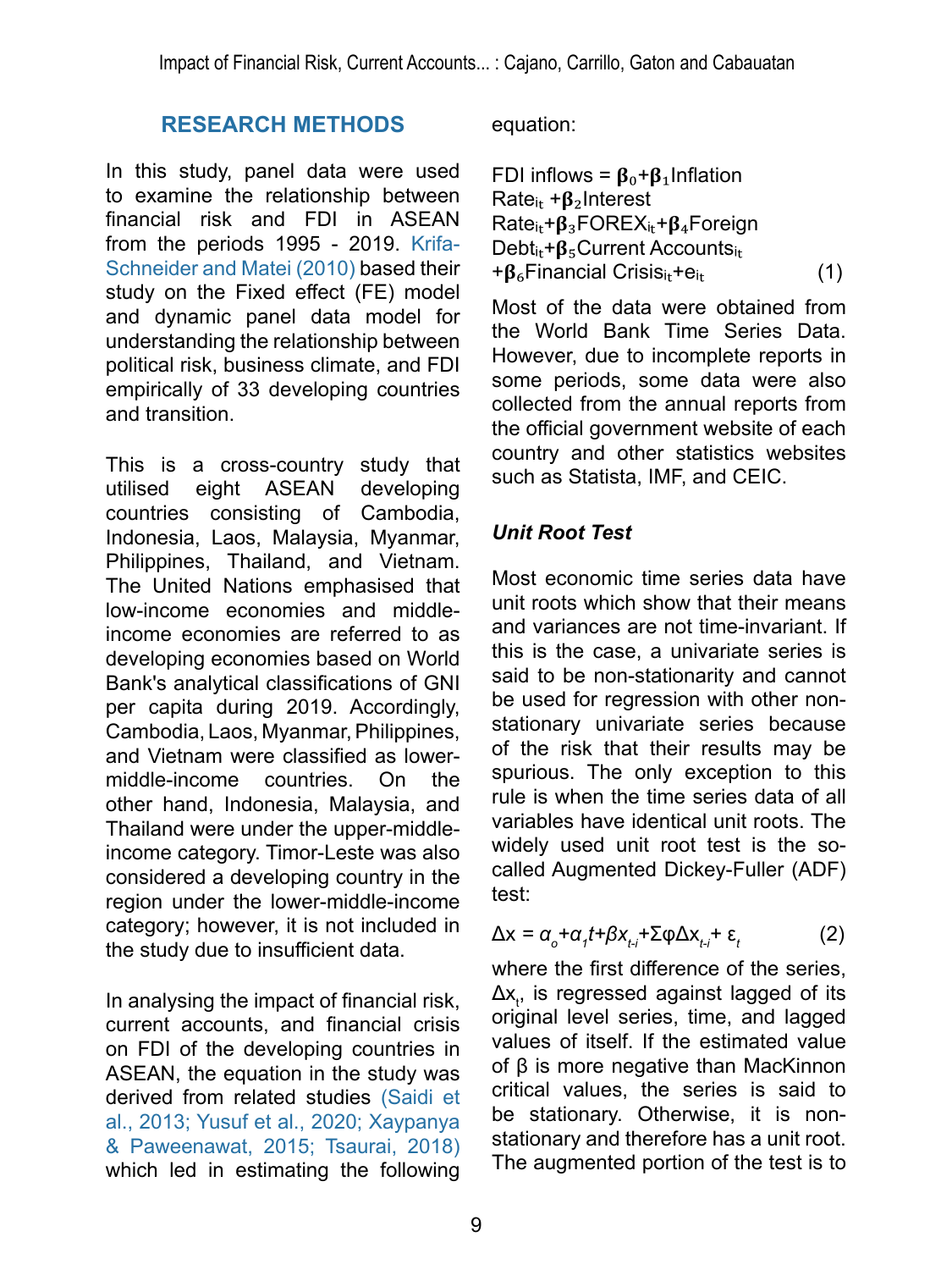correct for any serial correlation in the variable.

## *Structural Stability Test*

Structural stability test refers to the stability of the coefficients of a regression model between different time periods. In this study, such a test will be performed using the Chow Breakpoint Test. A structural change could mean a change in the intercept, a change in the slope coefficients, or a change in both the intercept and slope coefficients. Either way, the results would imply structural instability and the model therefore cannot be used for policy analysis and forecasting. The formula for testing the structural stability of the regression parameter involving time series data is as follows:

$$
F = \frac{(RSS_{R} - RSS_{UR})/k}{RSS_{UR}/(n_{1} + n_{2} - 2k)}
$$
(3)

where k is the number of regressors including intercept, n is the number of observations, RSS<sub>p</sub> is the regression sum of squares restricted, and  $RSS_{\text{LB}}$ is the regression sum of squares unrestricted. If the computed F-statistic exceeds critical value, there is structural instability. Otherwise, the model is said to be structurally stable.

#### *Test for Heteroskedastic Disturbances*

If the variance of the regression residuals of the model is time varying, the parameters and their standard errors are said to be biased and inefficient. This condition is known as heteroskedasticity and if uncorrected could lead to wrong conclusions and decisions on the part of the investigator. To detect the presence of heteroskedastic disturbances in the residuals, the White Heteroskedasticity Test will be used.

$$
u^2 = \alpha_o + \alpha_1 X_1 + \alpha_2 X_2 + \alpha_3 X_3 +
$$
  
\n
$$
\alpha_4 X^2 + \alpha_5 X^2 + X^2 + \alpha_6 X_1 X_2 +
$$
  
\n
$$
\alpha_7 X_1 X + \alpha_8 X_2 X_3 + \alpha_1
$$
  
\n(4)

where u**<sup>2</sup>** is the squared regression residuals regressed against the explanatory variables, their squares, and cross products.

## *Optimal Lag Length*

An efficient test in determining the optimal lag length is to minimise the Akaike Information Criterion (AIC) for each lag length on a trial-and-error basis. For the AIC, which is a popular test, the formula is as follows:

$$
Ln AIC = (2k/n) + ln (RSS/n)
$$
 (5)

where k is the number of regressors including intercept, n is the number of observations, and RSS is the regression sum of squares. After experimenting with an adequate number of lags in the model, the one which produces the smallest AIC would indicate the appropriate or optimal lag length.

## *Johansen Cointegration Test*

In applying the Johansen Cointegration Test which consists of five options, although options 1 and 5 are avoided because of their explosive values which are not consistent with economic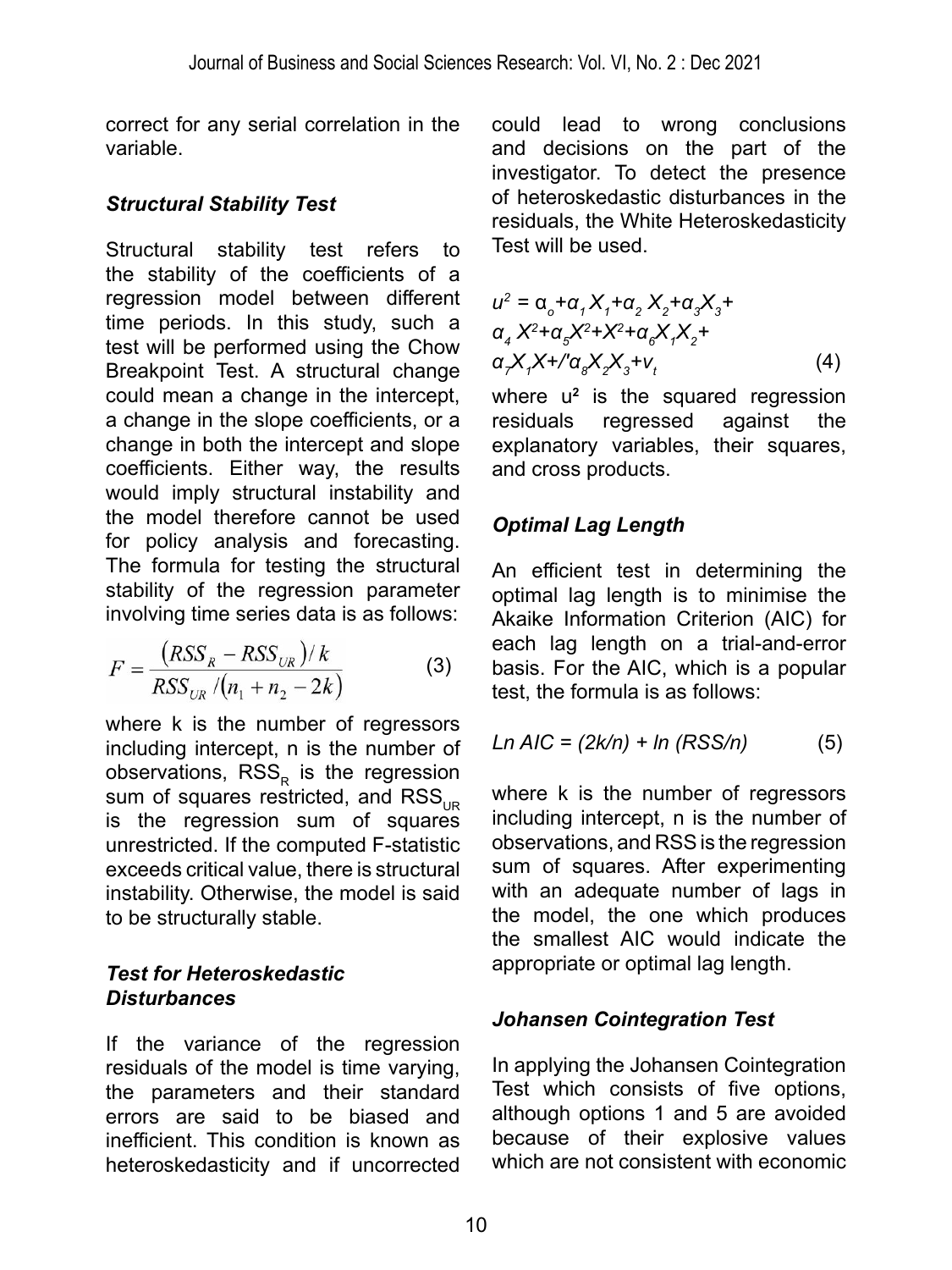realities, such options were utilised<br>according to the Dickey-Pantula **and the Dickey-Pantula** variant according to the Dickey-Pantula variant principle by beginning with the most countries  $\frac{1}{2}$  restrictive (Option 2) down to the least  $\frac{1}{2}$  is the unit heterogeneity of unobserved time-variant heterogeneity  $\frac{1}{2}$ restrictive (Option 4). **3.7. Panel Regression Model 2.6. The countries incredict**  $Y_{i,t} = \beta_0 + \beta_1$  $\frac{1}{t}$  **P**<sub>0</sub>

If the computed *trace statistics* and maximum-eigenvalue statistics exceed effect of their critical values, then there is cointegration among the variables. The  $Y_{it} = \alpha_i + \beta_1 X_{it} + u_{it}$  (8) hypothesised relationships cannot be mediation creates and therefore genuine inconsistent regional specific intercepts in determination or incomple equilibrium relationships existed.  $=$ 

#### *Specification Error Test*

The Ramsey regression equation  $\frac{3.50 \text{ m}}{2}$  a  $\frac{3.50 \text{ m}}{2}$  and  $\frac{3.50 \text{ m}}{2}$  and  $\frac{3.50 \text{ m}}{2}$  and  $\frac{3.50 \text{ m}}{2}$  and  $\frac{3.50 \text{ m}}{2}$  and  $\frac{3.50 \text{ m}}{2}$  and  $\frac{3.50 \text{ m}}{2}$  and  $\frac{3.50 \text{ m}}{2}$ specification error test (RESET) will  $Y_{it} = \beta_1 X_{1,it} + \cdots + \beta_k X_{k,it} + \alpha_i + u_{it}$  (9) be used to test whether non-linear in and different sizes in production and different sizes in production and  $\mathbf{r}_i$ combinations of independent variables  $\theta$  where  $i = 1, \ldots, n$  and  $t = 1, \ldots$ help in explaining the dependent The are entity-specific interce variable. This will also help determine if the the child specific interest there is no misspecification error in the least restriction  $\frac{1}{2}$ . data used in the study.  $\text{Cov}(\text{NLOL1})$  with an autocorrelation. In case that he is present, random effects in present, random effects is present, random effects in  $\mathbb{E}[\text{SUS}(\text{SUS})]$  $\alpha$  and  $\alpha$  in the option to components model heterogeneity across consider heterogeneity across consider  $\alpha$  $\mathsf{S}$  considering the panel regression model, where  $\mathsf{S}$  is the unit heterogeneity of unobserved time-variant heterogeneity is the unobserved time-variant heterogeneity is the unobserved time-variant heterogeneity

A Specification error test is associated with the specification of the model elimi regarding the inclusion of an irrelevant heter variable, the exclusion of relevant variable, or the functional form of the  $\alpha$  and different sizes in countries, it model. A Specification error creates necessary to check heteroskedastic biased or inconsistent regression problems and autocorrelation. In estimators, and the inconsistency can sourhatore, and the mooneletency can case that heterogeneity is prese<br>still be there even when the sample random effects (variance compone observation increases. To determine the specification of the model, this study used the equation: still be there even when the sample random effects (variance components observation increases. To determine model) provides the option to consider the specification of the model, this heterogeneity across countries in the study used the equation:

$$
\hat{Y}_i = \hat{\beta}_1 + \hat{\beta}_2 X_{2i} + \hat{\beta}_3 X_{3i} + \gamma \hat{Y}_i^2 \tag{6}
$$

# **3.7. Panel Regression Model**  *Panel Regression Model*

Considering Considering the panel regression OLS

ns were utilised model, where is the unobserved time-Dickey-Pantula variant heterogeneity across the countries  $i = 1, \ldots n$ .  $\ddot{\phantom{a}}$  +  $\ddot{\phantom{a}}$ spurious and therefore therefore genuing and the second relationships existed.

$$
Y_{it} = \beta_0 + \beta_1 X_{it} + \beta_2 Z_i + u_{it}
$$
 (7)

ice statistics and The goal is to estimate which is the �� = � + ��� + �� (Eq. 8) effect of on . Letting we obtain The goal is to estimate � which is the effect of � on �. Letting � = � + �� we obtain also help determine if there is no misspecification error in the data used in the study.  $\mathbf{F}$  =  $\mathbf{F}$  +  $\mathbf{F}$  +  $\mathbf{F}$  +  $\mathbf{F}$  +  $\mathbf{F}$  +  $\mathbf{F}$  +  $\mathbf{F}$  +  $\mathbf{F}$  +  $\mathbf{F}$  +  $\mathbf{F}$ statistics and The goal is to estimate which is the

the variables. The 
$$
Y_{it} = \alpha_i + \beta_1 X_{it} + u_{it}
$$
 (8)

 $\frac{1}{\sqrt{2}}$  = 1, … n, where each of these can be dinderstood as the lixed effects of entity<br>**Test** i, which is the fixed effects model as accountries. Region Fixed Effects is the entity-specific intervals that capture heterogeneity across that capture heterogeneity across that capture heterogeneity across that capture heterogeneity across that capture interv therefore genuine Having individual specific intercepts, i where its and the shown below, where the specific intercepts that capture intercepts that capture he<br>Shown below, where the capture of the capture of the capture of the capture of the capture of the capture of t understood as the fixed effects of entity shown below,

$$
Y_{it} = \beta_1 X_{1,it} + \dots + \beta_k X_{k,it} + \alpha_i + u_{it} \quad (9)
$$

 If the computed *trace statistics* and *maximum-eigenvalue statistics* exceed their critical values, that capture heterogeneity across pendent variables where  $i = 1, ..., n$  and  $t = 1, ..., T$ .  $\theta$  help determine if that capture heterogeneities across y. The countries Region Fixed Effects<br>y. Share is the entity-specific intercepts  $V_{\text{mcl}}$  and  $V_{\text{mcl}}$   $V_{\text{mcl}}$  is the dependent  $V_{\text{mcl}}$  and  $V_{\text{mcl}}$  intercepts the dependent  $V_{\text{mcl}}$  and  $V_{\text{mcl}}$  intercepts rest is associated countries. The fixed effects (FE) model the dependent The are entity-specific intercepts<br>belp-determine.if with units bahon chor in the apportunes. Region. Fixed Effects of the model eliminates the effect of unobserved sion of relevant levels of engagement in production ional form of the and different sizes in countries, it is countries. Region Fixed Effects of an irrelevant heterogeneity. But, with different necessary to check heteroskedasticity problems and autocorrelation. In msistency can case that heterogeneity is present, regression coefficients. That is, regression coefficients. That is, Shipman is to countries. Region Fixed Effects case that reterogeneity is present,

(6) 
$$
Y_{it} = \beta_0 + \beta_1 X_{1,it} + \dots + \beta_k X_{k,it} + \alpha_i + u_{it}
$$
 (10)

Study examined instrument in object<br>Considering the panel regression OLS, Fixed Effects, or Random Effects el Before estimating the panel data, this Effects estimating the parts data, the study examined first whether Pooled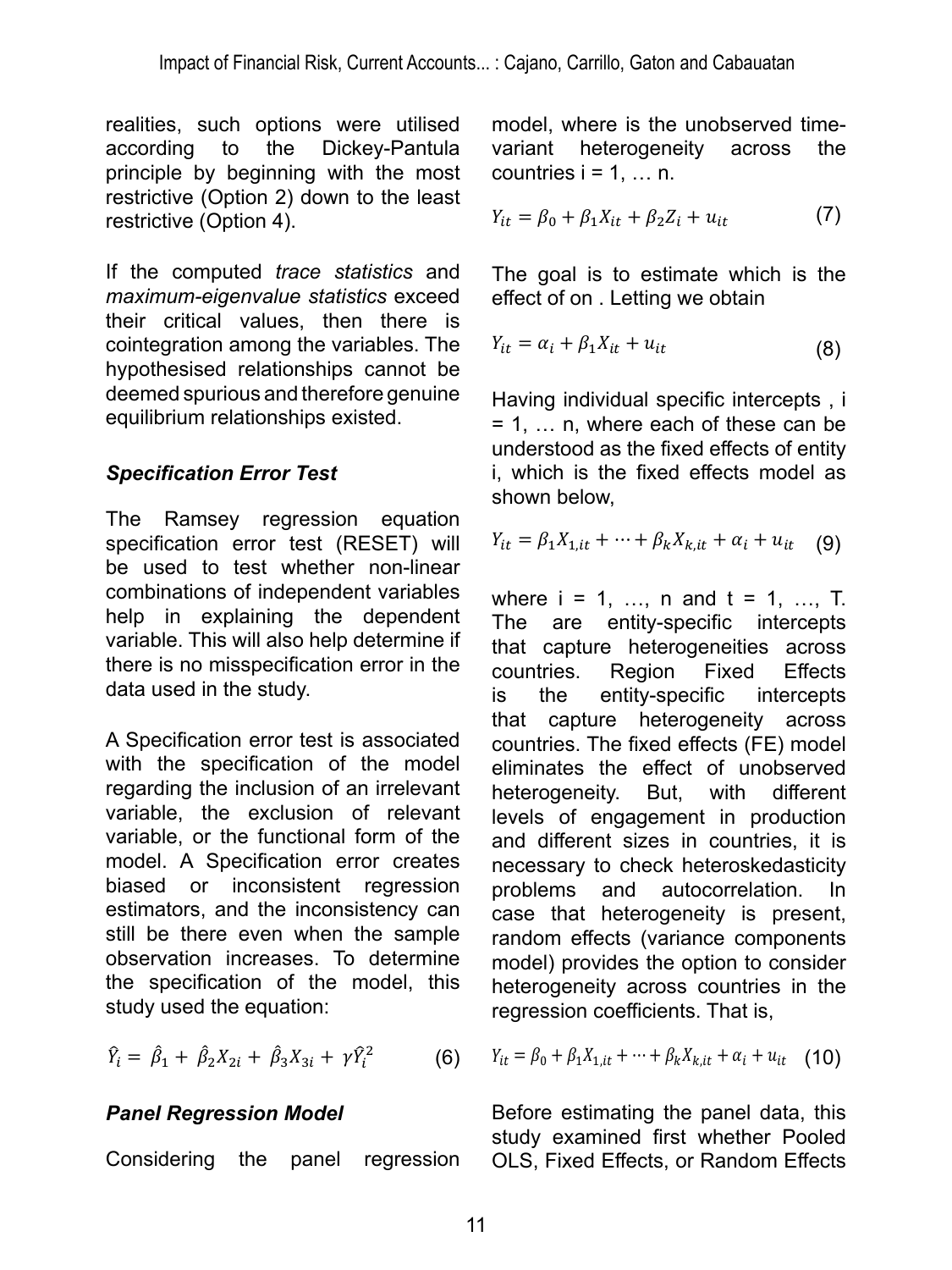estimation process best describe the data.

#### **DATA ALALYSIS AND DISCUSSION**

This study used a panel of the eight ASEAN countries divided and analysed into two categories: lower-middleincome and upper-middle-income ASEAN countries from the period of 1995-2019. The lower-middleincome countries in the ASEAN region comprise Cambodia, Laos, Myanmar, Philippines, and Vietnam, while the upper-middle-income countries are Indonesia, Malaysia, and Thailand. The study administered a cointegration test shown in Table 1 to determine the solid evidence for long-run relationship [\(Kueh & Soo, 2020\).](#page-21-6) Additionally, it utilised the Johansen cointegration method to examine the long-run and the short-run dynamics of the system, respectively [\(Siddiqui et al., 2013\)](#page-22-11). As seen in Table 1, there are at most five cointegrating equations for lowermiddle-income ASEAN countries.

Granger causality test results are presented in Table 2 for low-middleincome countries. First, there is evidence that FDI predicts external debt stock and inflation. Thus, there is unidirectional causality from FDI to external debt stock and FDI to inflation, showing that lower-middle-income ASEAN countries are susceptible to changes in FDI. In the empirical literature, the results regarding external debt are consistent with the study of [Balan \(2019\)](#page-19-7); it stated that FDI inflows do granger cause external debt. Contrary to the findings of [Asiamah et al.](#page-18-4)  [\(2019\)](#page-18-4), wherein it determined that there is only unidirectional causality from inflation to FDI, stating that it is inflation that causes FDI as inflation affects FDI

#### Table 1: Johansen Fisher Panel Cointegration Test for Lower-middle-income ASEAN countries

| Sample: 1995-2019                                                   |
|---------------------------------------------------------------------|
| Included observations: 125                                          |
| Trend assumption: Linear deterministic trend                        |
| Unrestricted Cointegration Rank Test (Trace and Maximum Eigenvalue) |

| <b>Hypothesised</b><br>No. of CE(s) | <b>Fisher Stat.</b><br>(from trace test) | Prob.  | <b>Fisher Stat.</b><br>(from max-eigen test) Prob. |        |
|-------------------------------------|------------------------------------------|--------|----------------------------------------------------|--------|
| None                                | 294.1                                    | 0.0000 | 335.7                                              | 0.0000 |
| At most 1                           | 249.0                                    | 0.0000 | 145.3                                              | 0.0000 |
| At most 2                           | 139.8                                    | 0.0000 | 76.64                                              | 0.0000 |
| At most 3                           | 80.96                                    | 0.0000 | 48.05                                              | 0.0000 |
| At most 4                           | 43.73                                    | 0.0000 | 23.32                                              | 0.0096 |
| At most 5                           | 30.40                                    | 0.0007 | 28.78                                              | 0.0014 |
| At most 6                           | 15.93                                    | 0.1016 | 15.93                                              | 0.1016 |

Note. Calculations based on the data from the World Development Indicators by the World Bank database (1995 – 2019).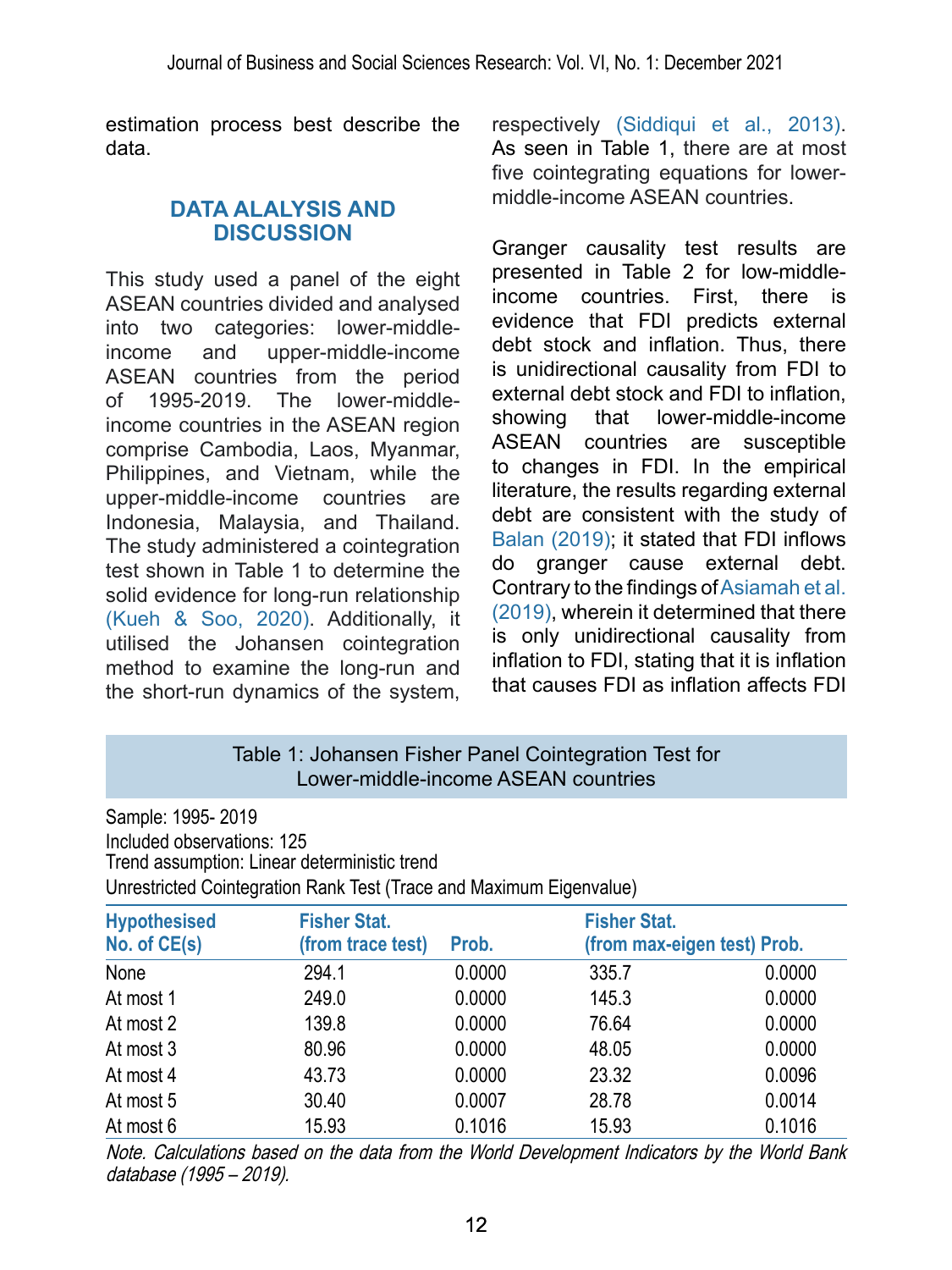#### Table 2: Granger Causality Results for Lower-middleincome ASEAN Countries

Sample: 1995 - 2019

| <b>Null Hypothesis:</b>                        |                             | Prob.  |
|------------------------------------------------|-----------------------------|--------|
| LOGEXTERNAL_DEBT does not Granger Cause LOGFDI |                             | 0.1381 |
| LOGFDI does not Granger Cause LOGEXTERNAL_DEBT | $FDI \rightarrow debt$      | 0.0046 |
| LOGFOREX does not Granger Cause LOGFDI         |                             | 0.7180 |
| LOGFDI does not Granger Cause LOGFOREX         | No causation                | 0.9082 |
| INTEREST_RATE does not Granger Cause LOGFDI    |                             | 0.0988 |
| LOGFDI does not Granger Cause INTEREST_RATE    | <b>Bidirectional</b>        | 0.0289 |
| <b>INFLATION does not Granger Cause LOGFDI</b> |                             | 0.1261 |
| LOGFDI does not Granger Cause INFLATION        | $FDI \rightarrow Inflation$ | 0.0563 |
| FINANCIAL_CRISIS does not Granger Cause LOGFDI |                             | 0.1264 |
| LOGFDI does not Granger Cause FINANCIAL_CRISIS | No causation                | 0.6377 |
| CURRENT_ACCOUNTS do not Granger Cause LOGFDI   |                             | 0.4181 |
| LOGFDI does not Granger Cause CURRENT_ACCOUNTS | No causation                | 0.5390 |
|                                                |                             |        |

Note. Calculations based on the data from the World Development Indicators by the World Bank database (1995 – 2019).

by global and local shocks. Second, there appears to be a bidirectional causality between FDI and interest rate. The result is in consonance with the findings of Vidhya and Ahamed (2019). Despite that, results opposed the findings of [Asiamah et al. \(2019\)](#page-18-4) revealed that FDI inflows and interest rates have unidirectional causality. Moreover, results found no causal relationship between FDI and FOREX, FDI and financial crisis, and FDI and current accounts, where local policies influence the direction of the variables.

This study utilised the PLS method and RE method for lower-middle-income ASEAN countries as shown in Table 3. The estimation results for the first under the financial risk variable, log FOREX, show that it has a significant positive relationship with FDI [\(Hoang,](#page-20-9)  [2012;](#page-20-9) [Boateng et al., 2015;](#page-19-9) [Bano et al.,](#page-19-10) 

[2019;](#page-19-10) [Muhammad et al., 2014;](#page-21-8) [Mostafa,](#page-21-7)  [2020;](#page-21-7) [Vidhya & Ahamed, 2019;](#page-23-5) [Alba et](#page-18-2)  [al., 2010\)](#page-18-2), which indicated that FOREX attract FDI inflows. [Boateng et al.](#page-19-9)  [\(2015\)](#page-19-9) explained that an appreciation of FOREX would increase the investment expectation of increased future profits. Furthermore, [Bano et al. \(2019\)](#page-19-10) stated that high FOREX will attract investors to invest as it minimises their production costs. The significant positive relationship of FOREX and FDI inflows is contrary to [Musyoka \(2018\)](#page-21-11) and [Lee and Brahmasrene \(2020\)](#page-21-10). Secondly, results for lower-middleincome countries have presented that the inflation rate is insignificant with FDI inflows, which appears to support the conclusion of [Alshamsi et al. \(2015\)](#page-18-6) and [Tsaurai \(2018\)](#page-23-6) that there is no significant relationship between the two variables. Thirdly, the interest rate has a significant negative relationship to log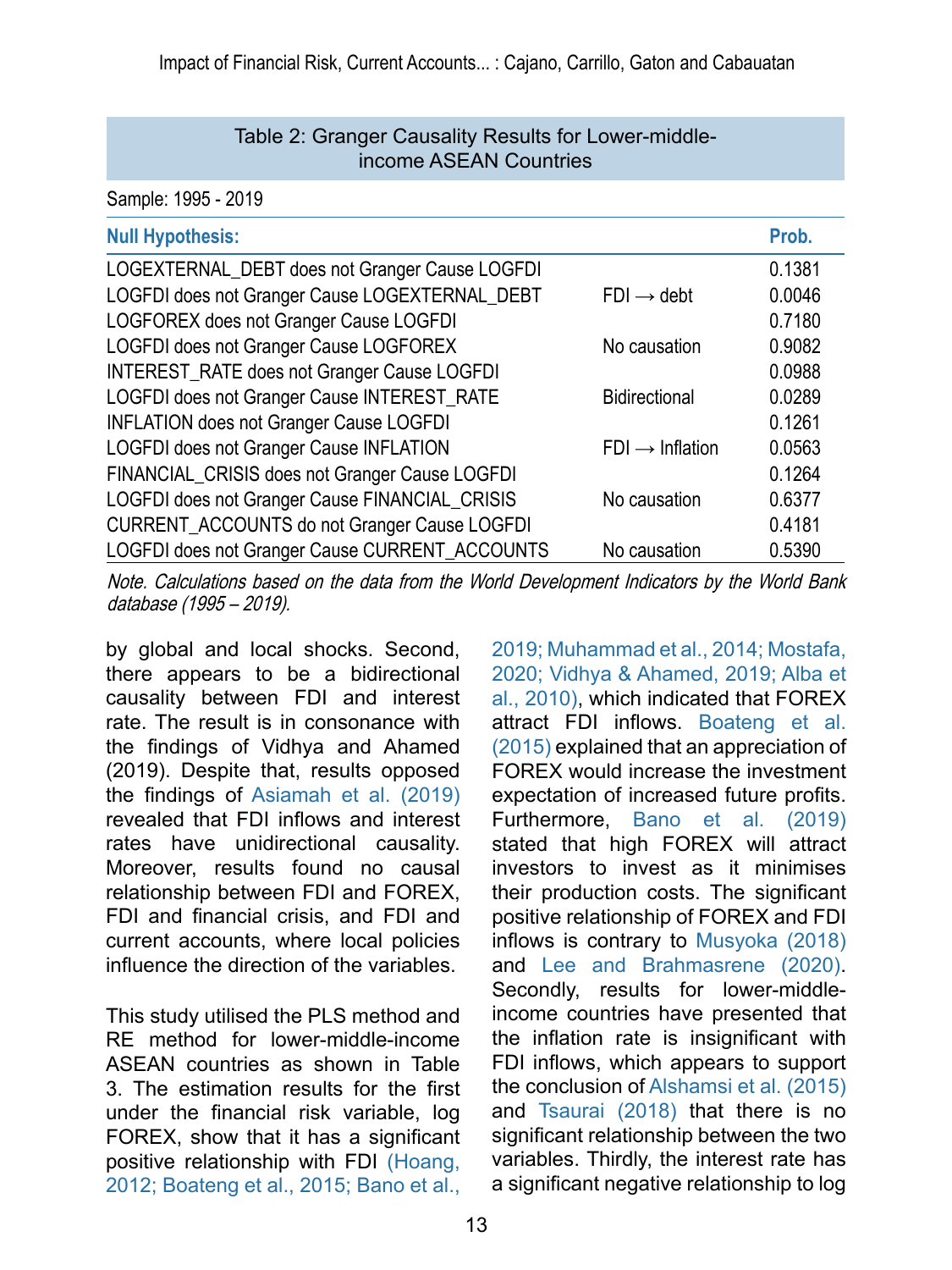| Table 3: Estimation Results for Lower-middle<br>income ASEAN countries |                            |        |                                      |        |  |
|------------------------------------------------------------------------|----------------------------|--------|--------------------------------------|--------|--|
| <b>Dependent Variable: Log FDI</b>                                     |                            |        |                                      |        |  |
|                                                                        | <b>Panel Least Squares</b> |        | <b>Panel EGLS</b>                    |        |  |
| <b>Variable</b>                                                        | 1995 2019                  | Prob.  | (Period random effects)<br>1995 2019 | Prob.  |  |
| Constant                                                               | 1.346855                   | 0.5749 | $-6.060822$                          | 0.0287 |  |
| Log External debt stock                                                | 0.851387                   | 0.0000 | 1.128139                             | 0.0000 |  |
| Log FOREX                                                              | 0.075889                   | 0.0099 | 0.155410                             | 0.0002 |  |
| Interest rate                                                          | $-0.071403$                | 0.0001 | $-0.046809$                          | 0.0000 |  |
| Inflation                                                              | $-0.002229$                | 0.7040 | 0.004177                             | 0.2014 |  |
| <b>Financial crisis</b>                                                | 0.309619                   | 0.1747 | 0.293500                             | 0.1262 |  |
| Current accounts                                                       | $-5.30E-11$                | 0.0246 | $-4.14E-11$                          | 0.0013 |  |
| R-squared                                                              | 0.721067                   |        | 0.861766                             |        |  |
| <b>F-statistic</b>                                                     | 50.84021                   |        | 71.06914                             |        |  |
| Prob(F-statistic)                                                      | 0.000000                   |        | 0.000000                             |        |  |
| Hausman Test                                                           |                            |        | 57.59884                             | 0.0000 |  |
| Total panel (balanced)<br>observations                                 | 125                        |        | 125                                  |        |  |

Note. Calculations based on the data from the World Development Indicators by the World Bank database (1995 – 2019).

FDI in lower-middle-income countries in the ASEAN region [\(Musyoka &](#page-21-9)  [Ocharo, 2018;](#page-21-9) [Boateng et al., 2015;](#page-19-9)  [Mukhopadhyay & Das, 2019;](#page-21-11) [Asiamah](#page-18-4)  [et al., 2019\)](#page-18-4)[. Hoang \(2012](#page-20-9)) explained that countries with low-interest rates may encourage investors to finance their investment activities in that certain country. Lastly, in lower-middle-income ASEAN countries, foreign debt or log external debt stock has exhibited a significantly positive relationship with log FDI ([Ali et al., 2019;](#page-18-0) [Khrawish &](#page-20-4)  [Siam, 2010\)](#page-20-4). [Ali et al. \(2019\)](#page-18-0) explained that foreign debt can be considered as an additional resource and be used to support the development process of the

country to make it a more conducive environment that would attract foreign investors.

Current accounts have shown a significant negative relationship with log FDI which is consistent to [Ali et al.](#page-18-0)  [\(2014\)](#page-18-0) that the current account is said to have a significant negative effect on FDI. This further implies that the negative impact indicates the deficit in the current account balance and many countries have tried to wrap this deficit generally through applying high tax rates on foreign and domestic companies which led to increased investment costs and a decrease in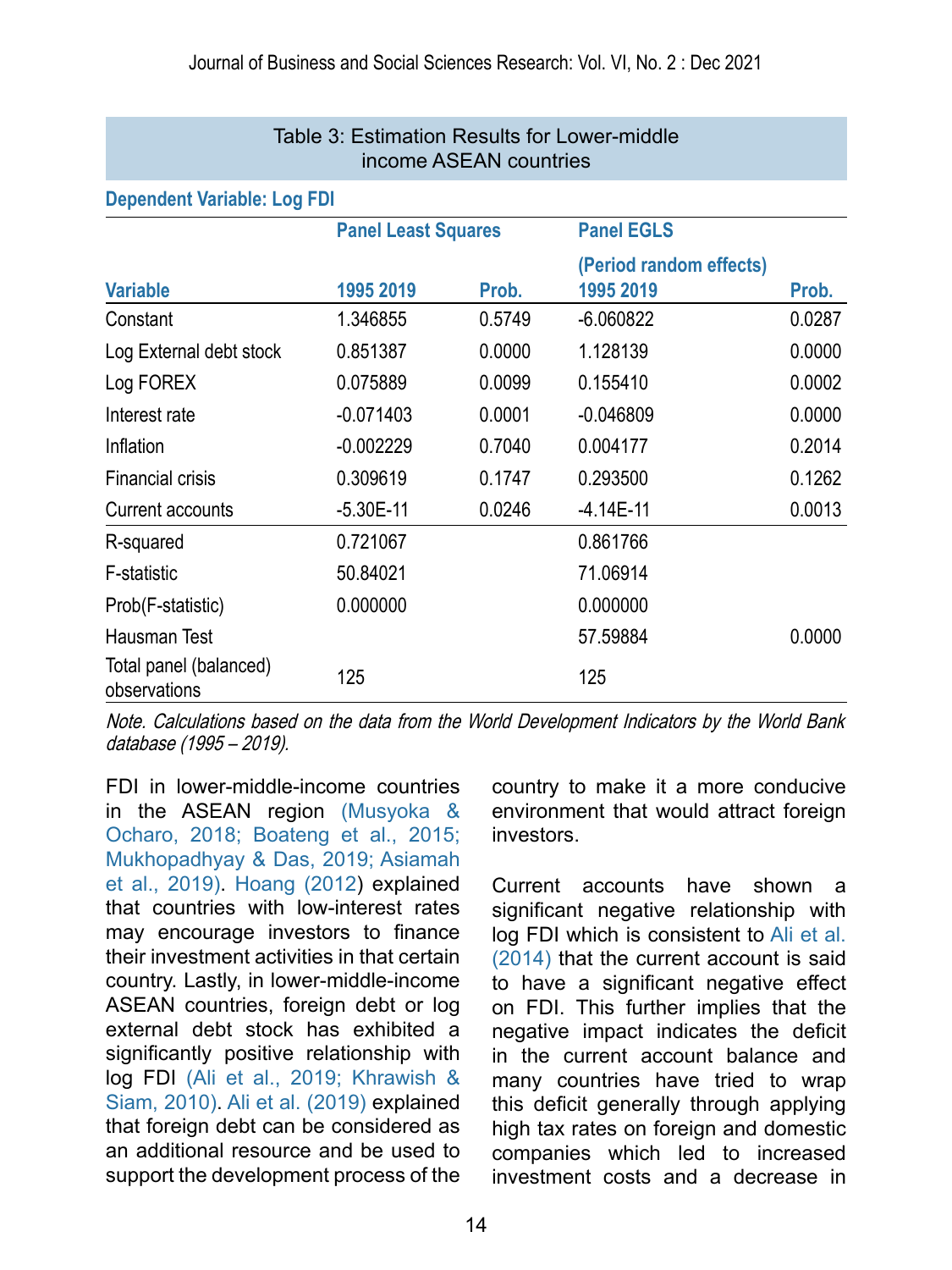FDI of the country. The result in this study is also consistent with [Saidi et](#page-22-9)  [al. \(2013\)](#page-22-9) which concluded that the current account deficit has a significant negative effect on FDI inflows of the developing and developed countries.

The financial crisis is found to be insignificant with the FDI inflows in lowermiddle-income countries in the ASEAN region. It is similar to Kristjánsdóttir and [Óskarsdóttir \(2021\)](#page-20-13) that after the GFC, there was no significant effect on the flow of FDI in the country.

In terms of upper-middle-income countries (Indonesia, Malaysia, and Thailand), the empirical results are shown in Tables 4 to 6. Table 4 presents the cointegration test for the uppermiddle-income ASEAN countries. According to [Lee and Brahmasrene](#page-21-10)  [\(2020\)](#page-21-10), if there are one or more linear combinations among the variables, the time series variables may be cointegrated. And if variables are cointegrated, there exists a long-run relationship and a force to converge into long-run equilibrium among variables. Results have shown that there are at most five cointegrating equations.

Table 5 shows Granger causality results for upper-middle-income. Results showed that only the financial crisis has the unidirectional causality to FDI among the other variables. Furthermore, it was determined that there is no causation between FDI and current accounts, FDI and external debt stock, FDI and inflation, FDI and interest rate, and FDI and FOREX. The results are similar to [Musyoka and Ocharo](#page-21-9)  [\(2018\)](#page-21-9), which revealed no causality

Table 4: Johansen Fisher Panel Cointegration Test for Upper-middle-income ASEAN countries

Sample: 1995 - 2019 Trend assumption: Linear deterministic trend Unrestricted Cointegration Rank Test (Trace and Maximum Eigenvalue)

| <b>Hypothesised</b> | <b>Fisher Stat.</b> |        | <b>Fisher Stat.</b>         |        |
|---------------------|---------------------|--------|-----------------------------|--------|
| No. of CE(s)        | (from trace test)   | Prob.  | (from max-eigen test) Prob. |        |
| None                | 184.4               | 0.0000 | 195.6                       | 0.0000 |
| At most 1           | 149.2               | 0.0000 | 87.45                       | 0.0000 |
| At most 2           | 76.24               | 0.0000 | 44.62                       | 0.0000 |
| At most 3           | 39.78               | 0.0000 | 25.05                       | 0.0003 |
| At most 4           | 19.81               | 0.0030 | 13.36                       | 0.0377 |
| At most 5           | 12.01               | 0.0618 | 12.20                       | 0.0576 |
| At most 6           | 6.479               | 0.3717 | 6.479                       | 0.3717 |

Note: Calculations based on the data from the World Development Indicators by the World Bank database (1995 – 2019).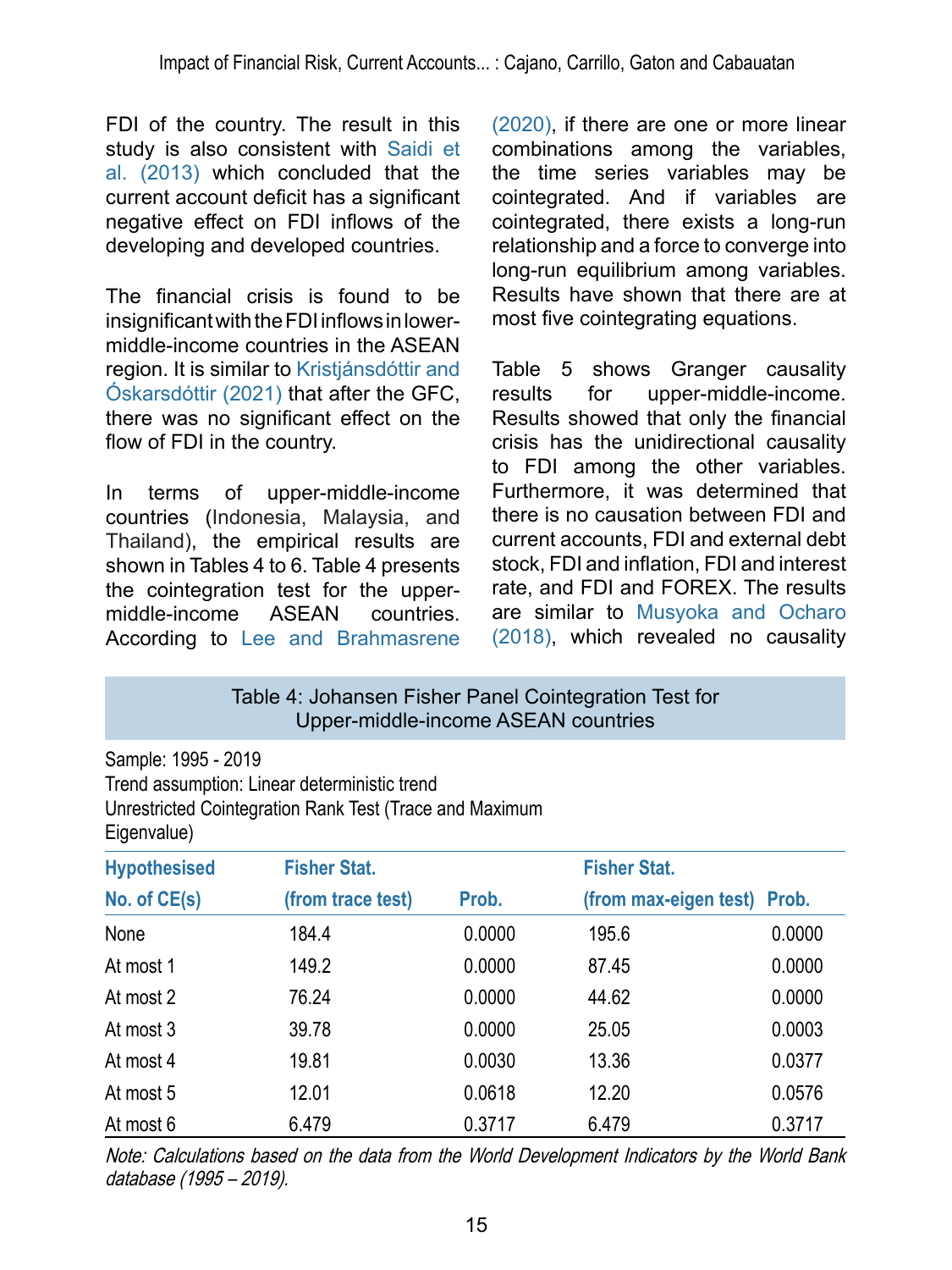#### Table 5: Granger Causality Results for Upper-middleincome ASEAN Countries

Sample: 1995 - 2019

| <b>Null Hypothesis:</b>                                             | Prob.  |
|---------------------------------------------------------------------|--------|
| <b>CURRENT_ACCOUNTS do not Granger-Cause FDI</b>                    | 0.5145 |
| FDI does not Granger Cause CURRENT_ACCOUNTS<br>No causation         | 0.1834 |
| LOG(EXTERNAL_DEBT) does not Granger Cause FDI                       | 0.5345 |
| No causation<br>FDI does not Granger Cause LOG(EXTERNAL_DEBT)       | 0.4500 |
| $FC \rightarrow FDI$<br>FINANCIAL_CRISIS does not Granger Cause FDI | 0.0573 |
| FDI does not Granger Cause FINANCIAL_CRISIS                         | 0.5851 |
| <b>INFLATION does not Granger Cause FDI</b>                         | 0.1299 |
| FDI does not Granger Cause INFLATION<br>No causation                | 0.5573 |
| <b>INTEREST_RATE does not Granger Cause FDI</b>                     | 0.3080 |
| No causation<br>FDI does not Granger Cause INTEREST_RATE            | 0.3548 |
| LOG(FOREX) does not Granger Cause FDI                               | 0.2622 |
| FDI does not Granger Cause LOG(FOREX)<br>No causation               | 0.9714 |

Note. Calculations based on the data from the World Development Indicators by the World Bank database (1995 – 2019).

from FDI to FOREX, FDI to real interest rate, and FDI to the inflation rate. While [Kaur et al. \(2012\)](#page-20-12) and [Siddiqui et al. \(2013\)](#page-22-11) found evidence of unidirectional causality between FDI and current accounts. Also, [Asiamah et](#page-18-4) [al. \(2019\)](#page-18-4)[; Ali et al. \(2014\),](#page-18-0) and [Vidhya](#page-23-5) [and Ahamed \(2019\)](#page-23-5) argued that there exists unidirectional causality with FDI and FOREX and interest rate. This can be attributed to the economic environment of the selected countries, especially in the upper-middle-income ASEAN countries.

Table 6 shows the estimation results for upper-middle-income ASEAN countries using the PLS method and the RE method. The result of uppermiddle-income economies for FOREX

and FDI is similar to the lower-middleincome economies using the PLS method. It also presented a significant positive relationship with FDI inflows that contradicts the findings of [Musyoka](#page-21-9)  [\(2018\)](#page-21-9) and [Lee and Brahmasrene](#page-21-10)  [\(2020\),](#page-21-10) which concluded that the two variables have a negative correlation. Moreover, the result is entirely different with lower-middle-income, for it revealed that inflation rate has a significant positive relationship with FDI. Similarly, [Bano et al. \(2018\)](#page-19-10) and [Al-Eitan \(2012\)](#page-18-5) found a positive relationship between inflation and FDI. RE method showed that inflation rate and FDI yielded a significant positive relationship, contrary to [Mostafa](#page-21-7)  [\(2020\),](#page-21-7) [Agudze and Ibahagui \(2021\),](#page-18-3) [Boateng et al. \(2019\),](#page-19-9) [Asiamah et](#page-18-4)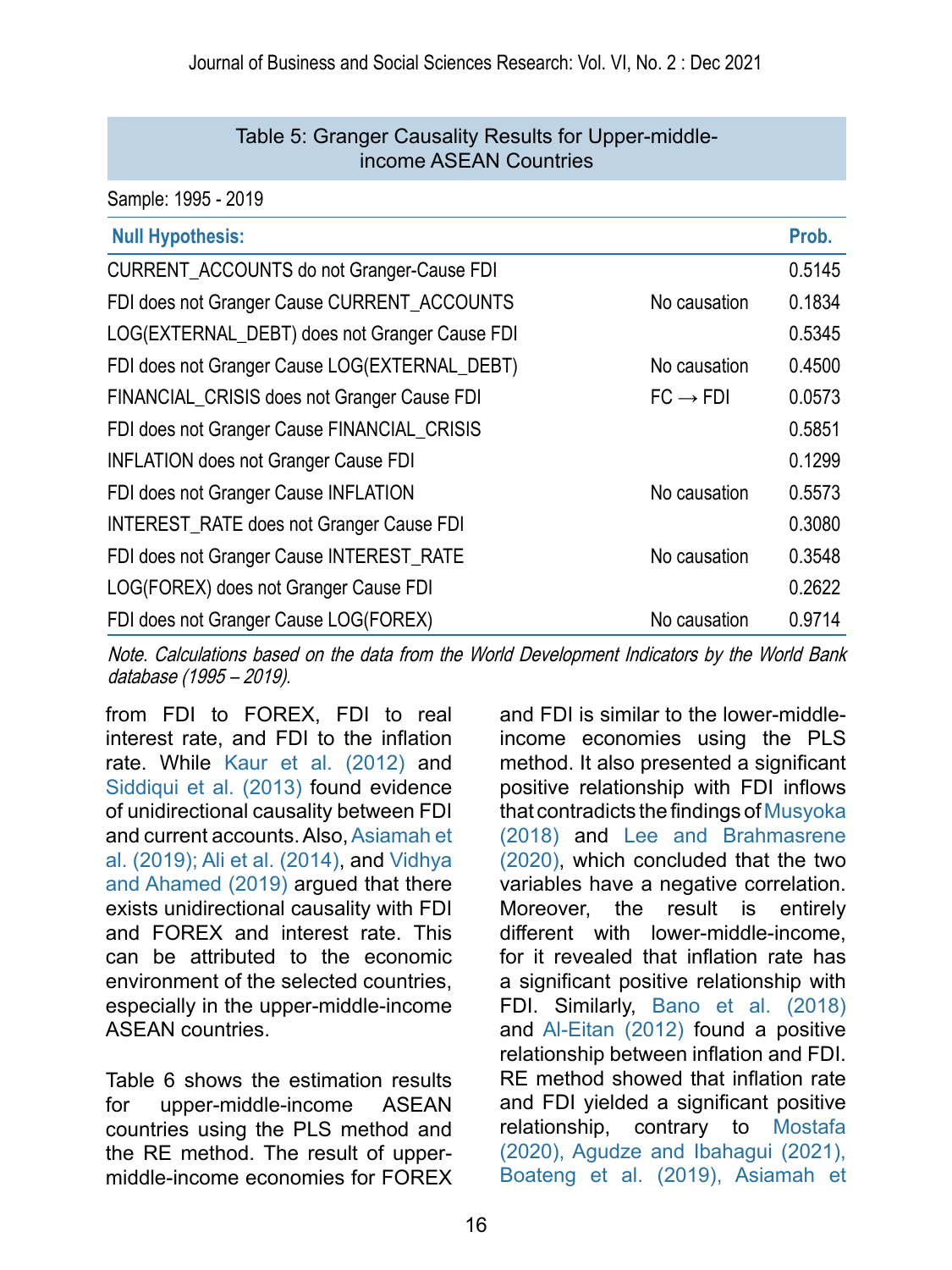#### Table 6: Estimation Results for Upper-middle-income ASEAN countries

| PUPULUULII TULIUNIUI LPI            |                            |          |                         |        |
|-------------------------------------|----------------------------|----------|-------------------------|--------|
|                                     |                            |          | <b>Panel EGLS</b>       |        |
|                                     | <b>Panel Least Squares</b> |          | (Period random effects) |        |
| <b>Variable</b>                     | 1995 - 2019                | Prob.    | 1995 - 2019             | Prob.  |
| Constant                            | $1.70E+10$                 | 0.0000   | $1.81E + 10$            | 0.0000 |
| CURRENT_ACCOUNTS                    | $-0.177604$                | 0.0000   | $-0.135885$             | 0.0004 |
| LOG(EXTERNAL_DEBT)                  | $-2.03E+08$                | 0.0715   |                         |        |
| EXTERNAL_DEBT                       |                            |          | 0.031062                | 0.0028 |
| FINANCIAL_CRISIS                    | 2.29E+09                   | 0.1437   | $3.15E + 09$            | 0.0451 |
| <b>INFLATION</b>                    | 2.36E+08                   | 0.0453   | $2.84E + 08$            | 0.0127 |
| INTEREST_RATE                       | $-1.30E + 09$              | 0.0000   | $-1.37E + 09$           | 0.0000 |
| LOG(FOREX)                          | $1.61E + 09$               | 0.0000   |                         |        |
| <b>FOREX</b>                        |                            |          | $-466320.8$             | 0.1716 |
| R-squared                           | 0.547149                   |          | 0.623257                |        |
| F-statistic                         | 13.69332                   | 0.0000   | 13.64819                | 0.0000 |
| Durbin-Watson stat                  | 1.318192                   |          | 1.643183                |        |
| Jarque-Bera Stat                    | 0.712310                   | 0.700364 |                         |        |
| Hausman Test                        |                            |          | 5.862586                | 0.3198 |
| Total panel (balanced) observations | 75                         |          | 75                      |        |

#### **Dependent Variable: FDI**

Note. Calculations based on the data from the World Development Indicators by the World Bank database (1995 – 2019).

[al. \(2019\),](#page-18-4) and [Sujit et al. \(2020\)](#page-22-6) that confirmed the inverse relationship of the two variables. For the interest rate, a significant negative relationship was the result for both methods. This is similar to the lower-middle-income category which produced significantly negative results between interest rate and FDI inflows. Contrary to [Sasana](#page-22-3)  [and Fathoni \(2019\)](#page-22-3) which indicated that the interest rate did not affect the FDI inflow in some ASEAN countries. Lastly, log external debt stock has a significant positive relationship to FDI

using RE method. Contrary to this, log external debt stock using the PLS method has a significantly negative relationship with the FDI inflows. This is similar to the findings of [Ali et al. \(2019\)](#page-18-0), and [Ostadi and Ashja \(2014\)](#page-22-8). [Ali et al.](#page-18-0)  [\(2019\)](#page-18-0) explained the reason as to why a high foreign debt could be a barrier in attracting FDI and it is because theories say that when a country has more debt, the repayment of it becomes a problem, especially for developing countries. Hence, it will make the country less attractive for foreign investors leading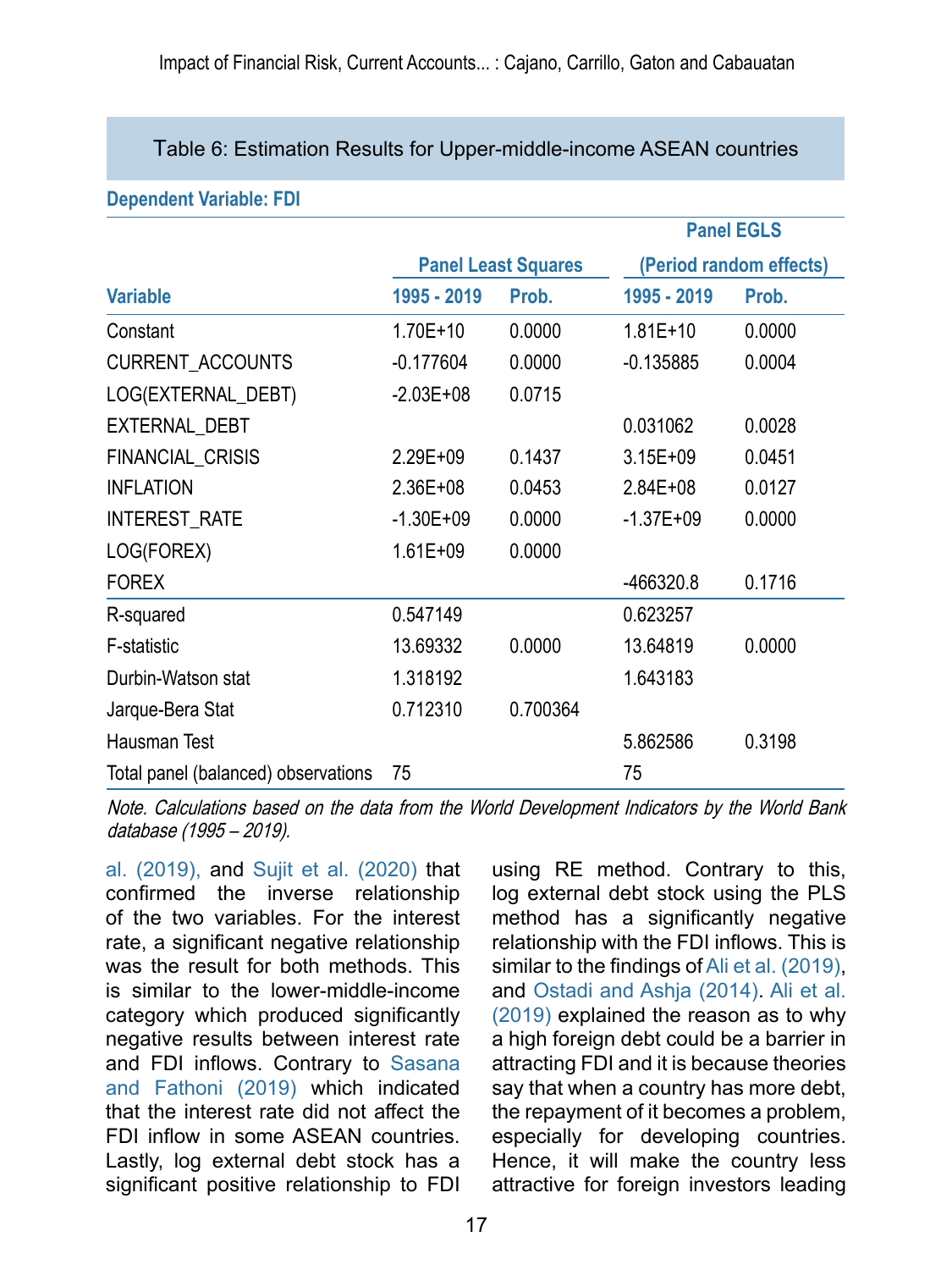to a decrease in the FDI pattern. As expounded by [Ostadi and Ashja \(2014\)](#page-22-8) that increasing foreign debt affects the foreign investors' vision and creates a negative expectation of the future economy.

Moreover, current accounts have a significant negative relationship to FDI using both methods. Financial crisis is insignificant to the FDI inflows using the PLS. However, using RE, the financial crisis has a significant and positive relationship to FDI. [Kristjánsdóttir and](#page-20-13)  [Óskarsdóttir \(2021\)](#page-20-13) found that before the GFC, EU membership did not make Ireland's FDI more attractive for the investors in other EU countries, but after the crisis, EU membership made Ireland more attractive for FDI from other EU countries.

# **CONCLUSION AND IMPLICATION**

FDI has played a leading role in promoting sustainable development, and it has been an essential source of capital and technology in the ASEAN region. Using the PLS method and RE method for lower-middle income ASEAN countries, this study concluded that foreign debt and FOREX have a significant positive relationship to FDI inflows. Furthermore, interest rate and current accounts have a significant negative relationship with FDI while inflation and financial crisis are both insignificant in lower-middle-income countries in ASEAN. Upper-middleincome ASEAN countries using the PLS method showed that current accounts, foreign debt, and interest rate have significant negative relationship to FDI while inflation and FOREX have significant positive relationship with FDI. Financial crisis is found to be insignificant for the upper-middle income countries as well. While using the RE method, results have shown that current accounts and interest rates have a significant negative relationship with FDI while foreign debt, financial crisis, and inflation have a significant positive relationship with FDI.

SEA has been considered one of the most successful emerging regions in export-led development in part through FDI. The region has also been a leading destination for multinational enterprises globally for at least three decades. In addition to this, FDI played a leading role in promoting sustainable development, and it has been an essential source of capital and technology in the ASEAN region. From the periods of 1995-2019, the interest rate is said to have a significant negative impact on FDI for both lowmiddle-income and upper-middleincome countries. High interest rates discourage investors from financing their investment activities in that particular host country. Thus, central banks should be more aggressive in lowering the interest rate to attract foreign investors. Moreover, private entities should also consider offering low interest rates. In terms of current accounts, the variable also showed a significant negative relationship with FDI for all the sample ASEAN countries in this study. Negative impact of current accounts to FDI indicates that there is a deficit. Many countries have tried to wrap this deficit generally through applying high tax rates on foreign and domestic companies which led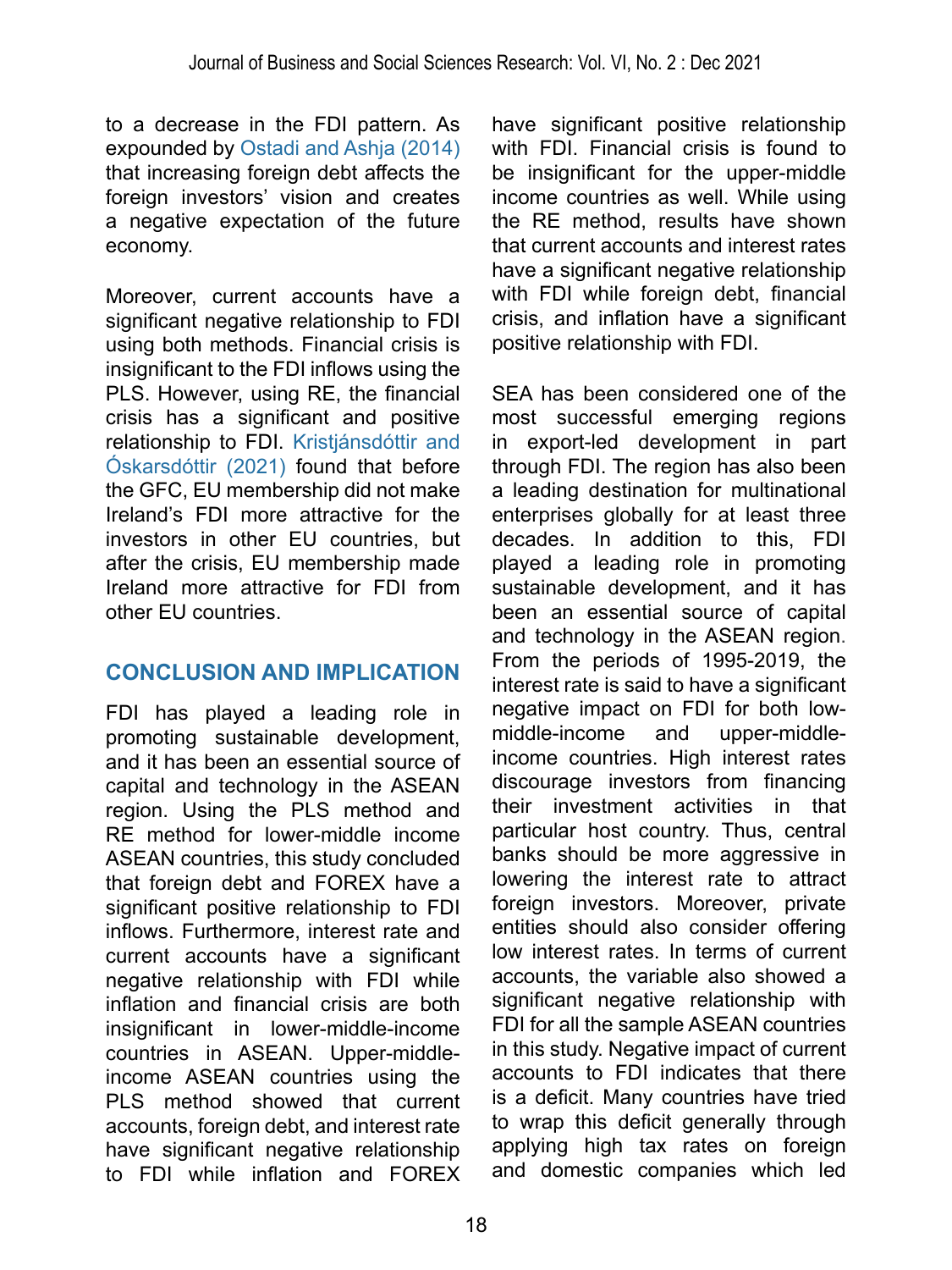to increase in investment cost and decrease in FDI of the country. Instead, the government should focus on the supply-side policies to reduce the current account deficit and improve their competitiveness at the same time. With the supply-side policy, the public and private entities would attract FDI inflows due to low taxes and borrowing rates, which in return also helps in improving the economy's productive potential and ability to produce.

While the inflation rate has a varying<br>result For lower-middle-income lower-middle-income countries, it has an insignificant effect on the FDI inflows. For upper-middleincome countries, it is found to have a significant positive relationship with FDI. Thus, it is encouraged those countries establish policies that maintain and stabilise inflation rates that can ensure FDI inflows. Foreign debt is found to have a significant positive relationship with FDI in lowermiddle-income countries. While in upper-middle-income countries, foreign debt has an inverse relationship with FDI because high foreign debt could be a barrier in attracting FDI because the countries with high foreign debt could experience repayment problems which makes these countries less attractive for investors. Upper-middleincome ASEAN countries could utilise their foreign debt in a similar way as that of lower-middle-income countries. Furthermore, FOREX is found to have a positive relationship with FDI for both lower-middle-income countries and upper-middle-income ASEAN countries. Developing ASEAN countries should maintain and stabilise their favourable exchange rate.

# **REFERENCES**

- <span id="page-18-3"></span>Agudze, K., & Ibhagui, O. (2021). Inflation and FDI in industrialized and developing economies. *International Review of Applied Economics*, 1-16
- <span id="page-18-1"></span>Ahmeti, F., & Kukaj, H. (2016). *The importance of foreign direct investments on economic development in transitional countries: A case study of Kosovo*. Available at SSRN 2752979.
- <span id="page-18-2"></span>Alba, J. D., Wang, P., & Park, D. (2010). The impact of exchange rate on FDI and the interdependence of FDI over time. *The Singapore Economic Review, 55*(4), 733-747.
- <span id="page-18-5"></span>Al-Eitan, G. (2012). *A dynamic model for determining inward foreign direct investment in Jordan*. School of Economics and Finance, Curtin University.
- <span id="page-18-0"></span>Ali, M., Asfand, Y., Bakhtiyar, K., & Hammad, R. (2014). Financial risk and foreign direct investment: Evidence from Pakistan economy. *International Journal of Business Management and Economic Studies, 1*(1), 52-68.
- <span id="page-18-6"></span>Alshamsi, K., Hussin, M., & Azam, M. (2015). The impact of inflation and GDP per capita on foreign direct investment: The case of United Arab Emirates. *Investment Management and Financial Innovations, 12*(3-1), 132-14.
- <span id="page-18-4"></span>Asiamah, M., Ofori, D., & Afful, J. (2019). Analysis of the determinants of foreign direct investment in Ghana. *Journal of Asian Business and Economic Studies*.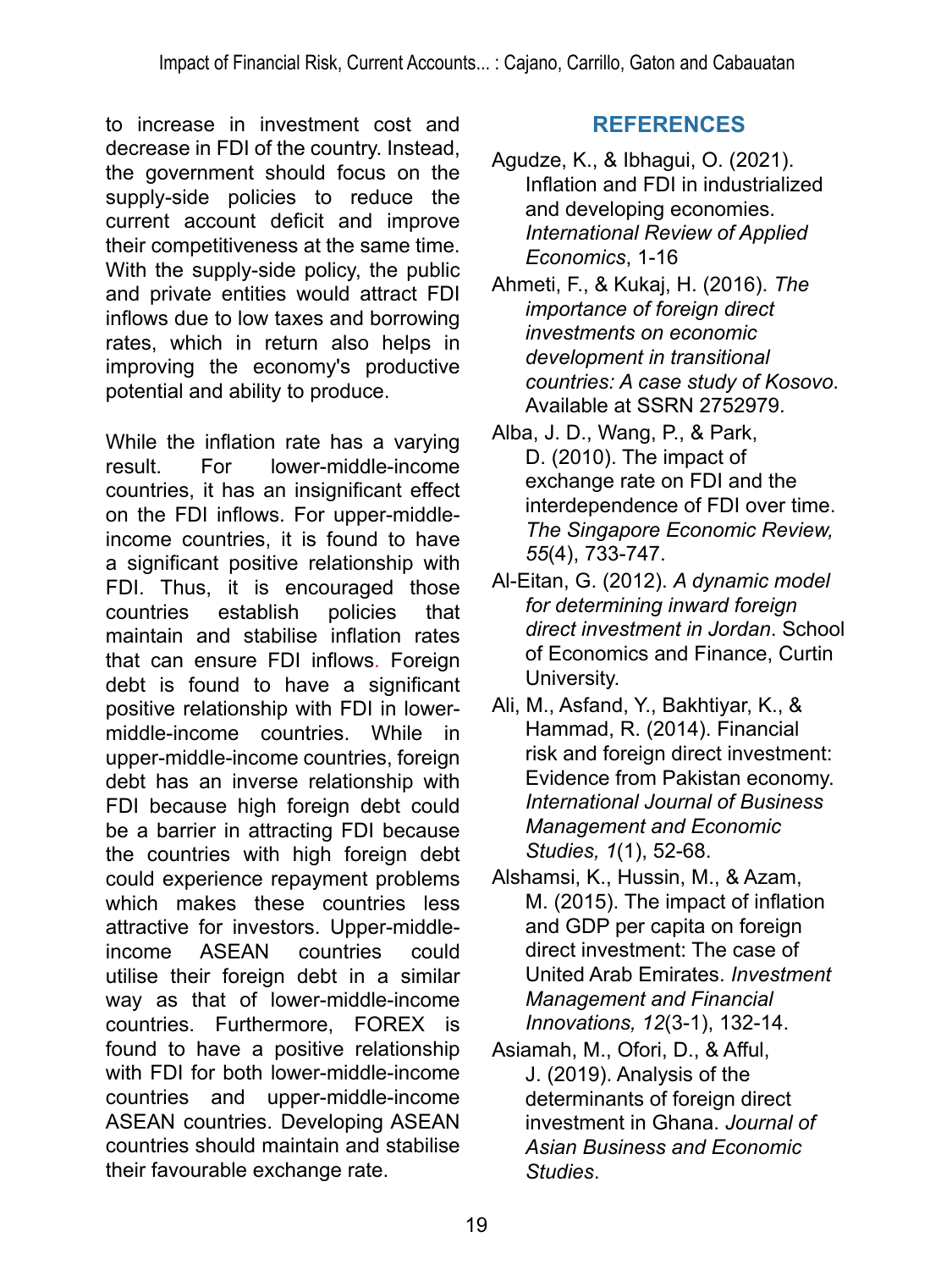<span id="page-19-4"></span>Aurangzeb, Z., & Stengos, T. (2014). The role of foreign direct investment (FDI) in a dualistic growth framework: A smooth coefficient semi-parametric approach. *Borsa Istanbul Review, 14*(3), 133-144.

<span id="page-19-7"></span>Balan, F. (2019). The effects of political and financial risks on foreign direct investments to the MENAT countries. *Theoretical and Applied Economics*, *26*(2),121-138.

<span id="page-19-10"></span>Bano, S., Zhao, Y., Ahmad, A., Wang, S., & Liu, Y. (2019). Why did FDI inflows of Pakistan decline? From the perspective of terrorism, energy shortage, financial instability, and political instability. *Emerging Markets Finance and Trade, 55*(1), 90-104.

Behera, H.K., & Yadav, I.S. (2019). Explaining India's current account deficit: A time series perspective. *Journal of Asian Business and Economic Studies, 26*(1), 117-138.

<span id="page-19-8"></span>Bildiosta, S., & Suhadak, W. (April 2018). The influence of country risk on foreign direct investment: The empirical studies on emerging markets in East Asia Summit. *Eurasia: Economics & Business, 4*(10), 33-43.

<span id="page-19-9"></span>Boateng, A., Hua, X., Nisar, S., & Wu, J. (2015). Examining the determinants of inward FDI: Evidence from Norway. *Economic Modelling, 47*, 118-127.

<span id="page-19-3"></span>Bodman, P., & Le, T. (2013). Assessing the roles that absorptive capacity and economic distance play in the foreign direct investmentproductivity growth nexus. *Applied Economics, 45*(8), 1027–1039.

<span id="page-19-1"></span>Cooray, A., Tamazian, A., & Vadlamannati, K. C. (2014). What drives FDI policy liberalization? An empirical investigation. *Regional Science and Urban Economics, 49*, 179–189.

<span id="page-19-5"></span>Darmawan, A. (2016). Understanding the determinants of FDI in Indonesia through extensive dunning and gravity approach. *Dinamika: Jurnal Ekonomi Pembangunan, 8*(1), 26-34.

<span id="page-19-12"></span>Das, D. K. (2016). Determinants of current account imbalance in the global economy: A dynamic panel analysis. *Journal of Economic Structures, 5*(1), 1-24.

<span id="page-19-0"></span>Diaconu, L. (2014). The foreign direct investments in South-East Asia during the last two decades. *Procedia Economics and Finance, 15*, 903–908. doi:10.1016/s2212- 5671(14)00554-1

Dornean, A., Işana, V., & Oanea, D. (2012). The impact of the recent global crisis on foreign direct investment: Evidence from central and Eastern European countries. *Procedia Economics and Finance, 3*, 1012-1017.

<span id="page-19-11"></span>Ejigayehu, D. A. (2013). *The effect of external debt on economic growth: A panel data analysis on the relationship between external debt and economic growth*.

<span id="page-19-6"></span>Fazidah, N. (2013). Determinants of foreign direct investment in Malaysia. *SSRN Electronic Journal*. doi:10.2139/ssrn.2276388

<span id="page-19-2"></span>Hayakawa, K., Kimura, F., & Lee, H. (2012). *How does country risk matter for foreign direct investment?*  ERIA Discussion Paper Series.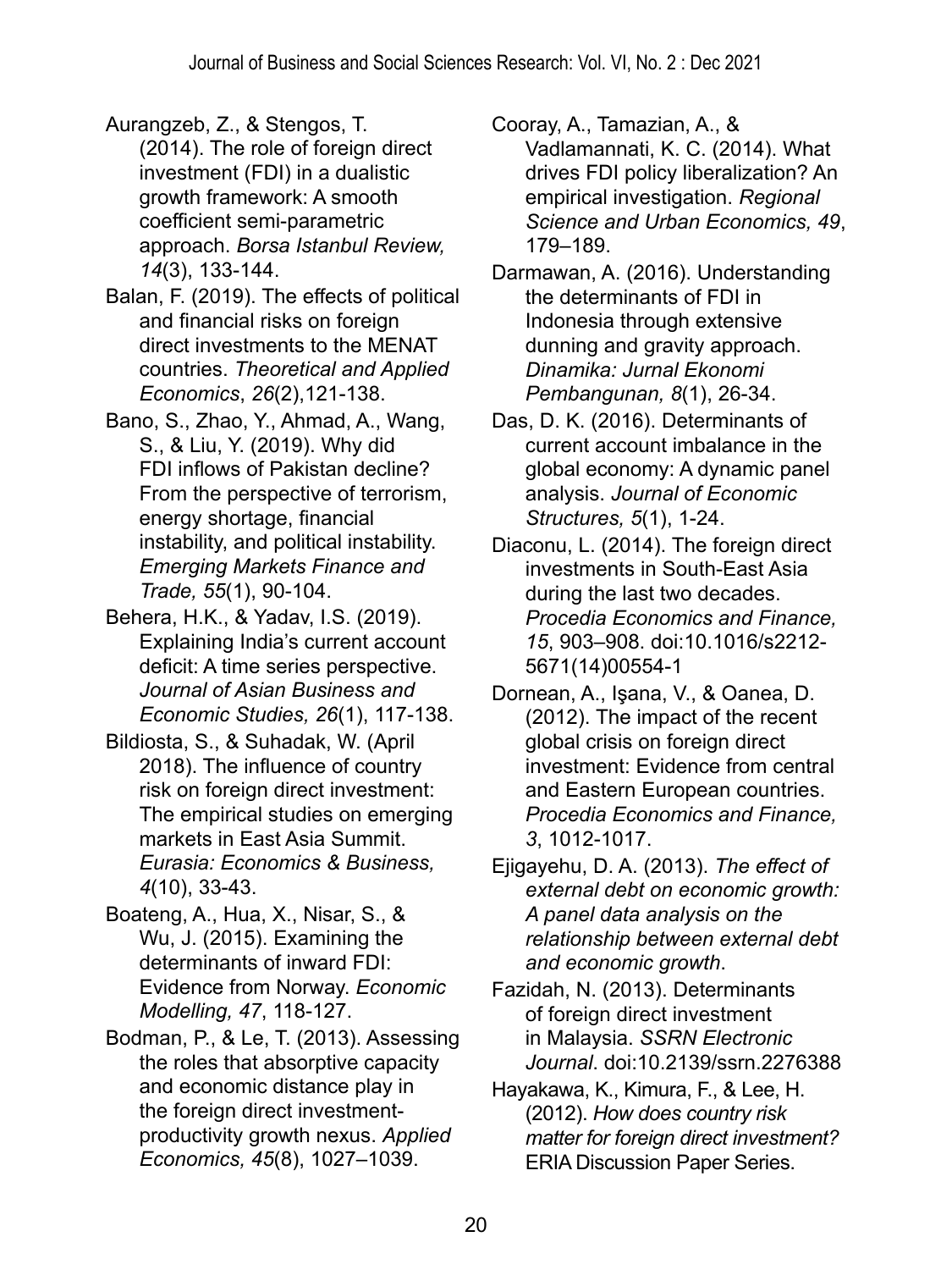- <span id="page-20-9"></span>Hoang, H. H. (2012). *Foreign direct investment in South-East Asia: Determinants and spatial distribution*. Centre of Studies and Research on International Development.
- <span id="page-20-1"></span>Hor, C. (2016). Analysis of the impact of determinant factors on foreign direct investment in Cambodia: The ARDL bounds testing approach. *Journal of Administrative and Business Studies, 2*(4), 177-188.
- <span id="page-20-10"></span>Huong, T. T. X., Nguyen, M. L. T., & Lien, N. T. K. (2020). An empirical study of the real effective exchange rate and foreign direct investment in Vietnam. *Investment Management & Financial Innovations, 17*(4), 1.
- <span id="page-20-7"></span>Ismail, I. (2017). An empirical study on country risk as a predictor of market entry decisions: Impact of political, economic and financial risks on FDI Inflows of Horn of Africa and middle east North Africa Region. *Journal of International Business Research and Marketing, 2*(5), 24-32.
- <span id="page-20-11"></span>Jankovic, E. M., & Yatrakis, P. G. (2011). The financial setting for FDI inflows into the Czech Republic and Slovakia. *International Business Research,4*(3), 45–52.
- <span id="page-20-8"></span>Kariuki, C. (2015). The determinants of foreign direct investment in the African Union. *Journal of Economics, Business and Management, 3*(3), 346-351.
- <span id="page-20-12"></span>Kaur, M., Yadav, S., & Gautam, V. (2012). Foreign direct investment and current account deficit: A causality analysis in context of India. *Journal of International Business and Economy, 13*(2), 85-106.
- <span id="page-20-0"></span>Kellard, N. M., Kontonikas, A., Lamla, M. J., Maiani, S., & Wood, G. (2020). Risk, financial stability and FDI. *Journal of International Money and Finance*, 102232.
- <span id="page-20-6"></span>Kerner, A., & Lawrence, J. (2014). What's the risk? Bilateral investment treaties, political risk and fixed capital accumulation. *British Journal of Political Science*, 107-121.
- <span id="page-20-2"></span>Khamphengvong, V., Xia, E., & Srithilat, K. (2018). Inflow determinants of foreign direct investment. *Human Systems Management, 37*(1), 57-66.
- <span id="page-20-5"></span>Khrawish, H. (2014). The effect of economic and financial risks on foreign direct investment in Jordan: Multivariate analysis. *International Business Research, 7*, 124.
- <span id="page-20-4"></span>Khrawish, H., & Siam, W. (2010). Determinants of direct foreign investment: Evidence from Jordan. *Business and Economic Horizons, 1*(1), 67-75.
- <span id="page-20-3"></span>Kou, G., Peng, Y., & Wang, G. (2014). Evaluation of clustering algorithms for financial risk analysis using MCDM methods. *Information Sciences, 275,* 1–12.
- <span id="page-20-14"></span>Krifa-Schneider, H., & Matei, I. (2010). Business climate, political risk and FDI in developing countries: Evidence from panel data. *International Journal of Economics and Finance, 2*(5), 54-65.
- <span id="page-20-13"></span>Kristjansdottir, H., & Oskarsdottir, S. (2021). European FDI in Ireland and Iceland: Before and after the Financial Crisis. *Journal of Risk and Financial Management, 14*(23).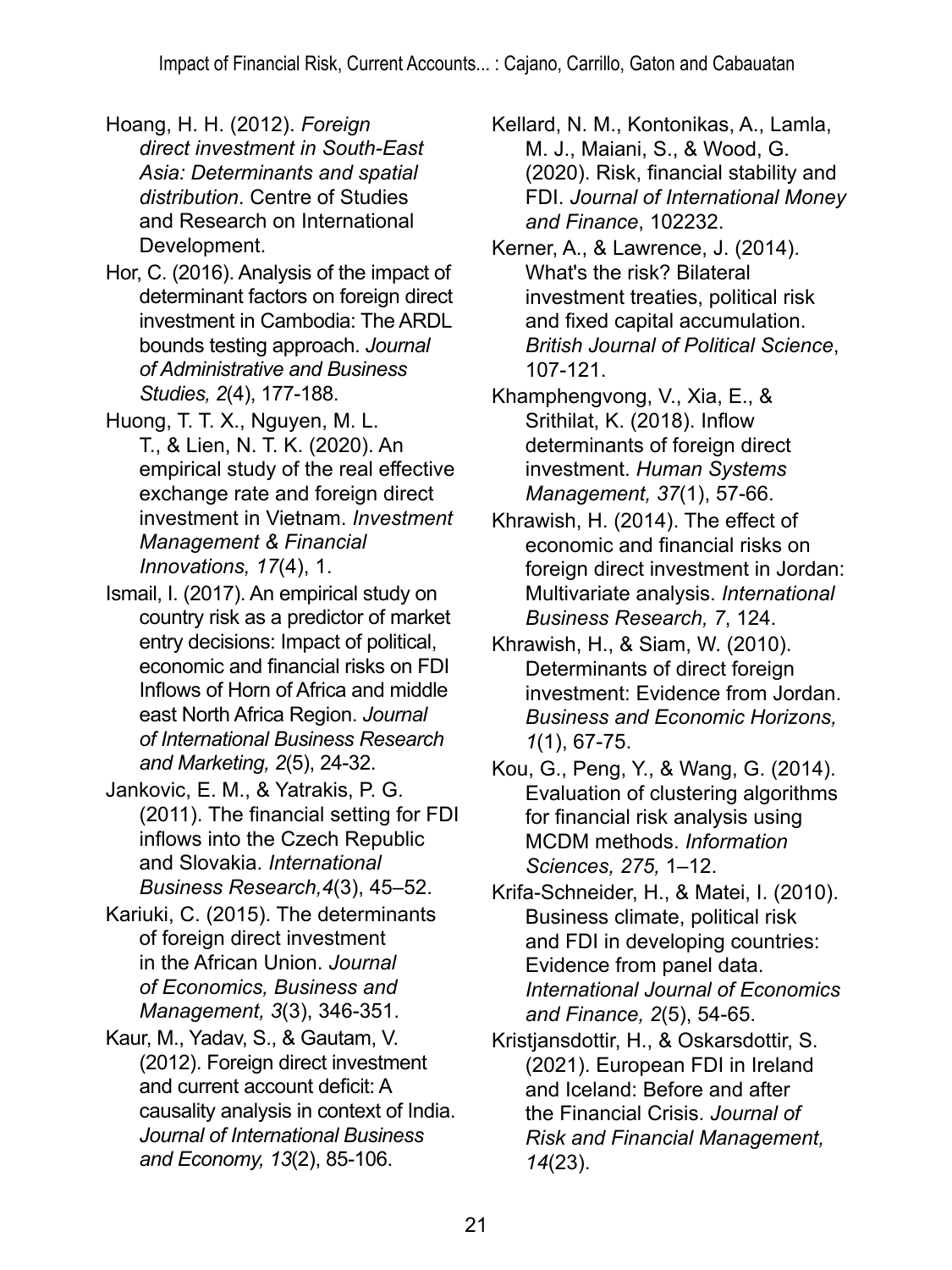<span id="page-21-6"></span>Kueh, J., & Soo, X. L. (2020).

- Macroeconomic determinants of FDI inflows in Cambodia, Laos, Myanmar and Vietnam: panel data analysis. *Thailand and The World Economy, 38*(1), 54-72.
- <span id="page-21-10"></span>Lee, J. W., & Brahmasrene, T. (2020). Exchange rate movements and structural break on China FDI inflows. *Contemporary Economics, 14*(2), 112-127.
- Lindblad, J. T. (2015). Foreign direct investment in Indonesia: Fifty years of discourse. *Bulletin of Indonesian Economic Studies, 51*(2), 217–237.
- <span id="page-21-5"></span>Liu, H. H., & Dejphanomporn, P. (2018). Development of inward foreign direct investments in Thailand: Determinants, effects and implications. *Asian Economic and Financial Review, 8*(6), 717- 732.
- <span id="page-21-3"></span>Mamingi, N., & Martin, K. (2018). Foreign direct investment and growth in developing countries: Evidence from the countries of the organisation of Eastern Caribbean States. *CEPAL Review*.
- *Millennium Development Indicators: World and regional groupings*. (2003).
- <span id="page-21-13"></span>Moon, H., Cheng, J. L. C., Kim, M., & Kim, J. (2011). FDI, economic decline and recovery: Lessons from the Asian financial crisis. *Multinational Business Review, 19*(2), 120–132.
- <span id="page-21-7"></span>Mostafa, M. (2020). Impacts of inflation and exchange rate on foreign direct investment in Bangladesh. *International Journal of Science and Business, 4*(11), 53-69.
- <span id="page-21-4"></span>Mugableh, M. (2015). Time series analysis of inward foreign direct investment function in Malaysia. *Social and Behavioral Sciences, 172*, 679-685.
- <span id="page-21-8"></span>Muhammad, B., Muhammad, I., Amjad, A., Muhammad, S., Mansoor, A., Iltaf, H., & Tehreem, F. (2014). Impact of exchange rate on foreign direct investment in Pakistan. *Advances in Economics and Business, 2*(6), 223-231.
- <span id="page-21-11"></span>Mukhopadhyay, D., & Das, D. (2019). Impact of risk perceptions on foreign direct investment (FDI) inflows: A study of emerging economies. In *The gains and pains of financial integration and trade liberalization*. Emerald Publishing.
- <span id="page-21-9"></span>Musyoka, N., & Ocharo, K. N. (2018). Real interest rate, inflation, exchange rate, competitiveness and foreign direct investment in Kenya. *American Journal of Economics, 3*(1), 1-18.
- <span id="page-21-0"></span>Noor, M. T., Ali, S., Nirob, K. J. A., & Islam, M. S. (2016). *Significance of foreign direct investment on economic growth in Bangladesh.*
- <span id="page-21-12"></span>Ncanywa, T., & Masoga, M. M. (2018). Can public debt stimulate public investment and economic growth in South Africa? *Cogent Economics & Finance, 6*(1), 1516483.
- <span id="page-21-1"></span>OECD. (2019). *OECD investment policy reviews: Southeast Asia*. www.oecd.org/investment/ oecd-investment-policy-reviewsoutheast-asia.htm
- <span id="page-21-2"></span>Osano, H. M., & Koine, P. W. (2016). Role of foreign direct investment on technology transfer and economic growth in Kenya: A case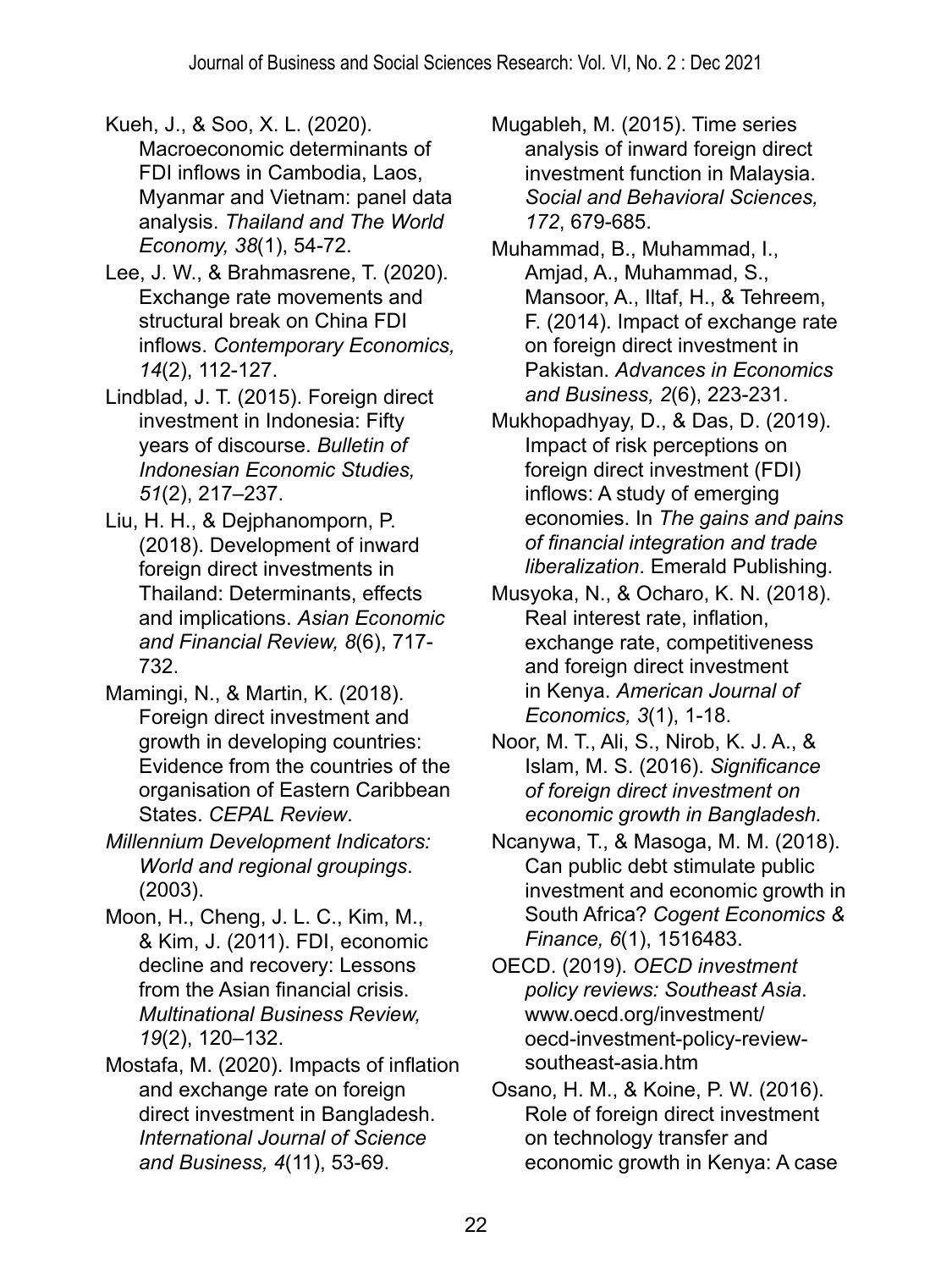of the energy sector. *Journal of Innovation and Entrepreneurship, 5*(1), 1-25.

- <span id="page-22-8"></span>Ostadi, H., & Ashja, S. (2014). *The relationship between external debt and foreign direct investment in D8 member countries (1995-2011).*
- Ozturk, H. (2012). Foreign direct investment and private sector external financing: Do credit ratings matter? *Afro Eurasian Studies, 1*(2). https://dergipark.org. tr/en/download/article-file/700463
- <span id="page-22-5"></span>Prabhakaran, K., & Karthika, P. (2011). A study on risk perception and portfolio management of equity investors in Coimbatore City. *Journal of Management and Science, 1*(2), 1-13.
- <span id="page-22-7"></span>Ramdan, M., Purwanto, A., & Saifuddin, M. (2020). Factors affecting foreign direct investment in 10 Asean Countries 2015-2018 with fixed effect model approach on panel data regression. *Shodhshauryam, International Scientific Refereed Research Journal, 3*(1), 30-41.
- Rodríguez, N. (2016). Country risk in foreign direct investment: similarities and differences with country risk in exports. *Nómadas. Critical Journal of Social and Juridical Sciences, 49*, 83-98.
- <span id="page-22-9"></span>Saidi, Y., Ochi, A., & Ghadri, H. (2013). Governance and FDI attractiveness: Some evidence from developing and developed countries. *Global Journal of Management and Business Research, 13*(6), 15-24.
- <span id="page-22-3"></span>Sasana, H., & Fathoni, S. (2019). Determinant of foreign direct

investment inflows in ASEAN Countries. *Journal of Economics and Policy, 12*(2), 253-266.

- <span id="page-22-4"></span>Shahrudin, N., Yusof, Z., & Mohd. Satar, N. (2010). Determinants of foreign direct investment in malaysia: what matters most? *International Review of Business Research Papers, 6*(6), 235-245.
- <span id="page-22-11"></span>Siddiqui, D., Ahmad, M., & Asim, M. (2013). The causal relationship between foreign direct investment and current account: An empirical investigation for Pakistan economy. *Theoretical and Applied Economics, 20*(8), 93-106.
- <span id="page-22-1"></span>Sissani, M., & Belkacem, Z. (2014). The impact of country risk components on Algeria attractiveness for foreign direct investments (1990-2012). *Applied Econometrics and International Development, 14*(1), 133-146.
- <span id="page-22-2"></span>Sjoholm, F. (2013). *Foreign direct investments in Southeast Asia.*
- <span id="page-22-0"></span>Sokang, K. (2018). The impact of foreign direct investment on the economic growth in Cambodia: Empirical evidence. *International Journal of Innovation and Economic Development, 4*(5), 31-38.
- <span id="page-22-10"></span>Stoddard, O., & Noy, I. (2015). Firesale FDI? the impact of financial crises on foreign direct investment. *Review of Development Economics, 19*(2), 387–399.
- <span id="page-22-6"></span>Sujit, K. S., Kumar, B. R., & Oberoi, S. S. (2020). Impact of macroeconomic, governance and risk factors on FDI intensity: An empirical analysis. *Journal of Risk and Financial Management, 13*(12), 304.